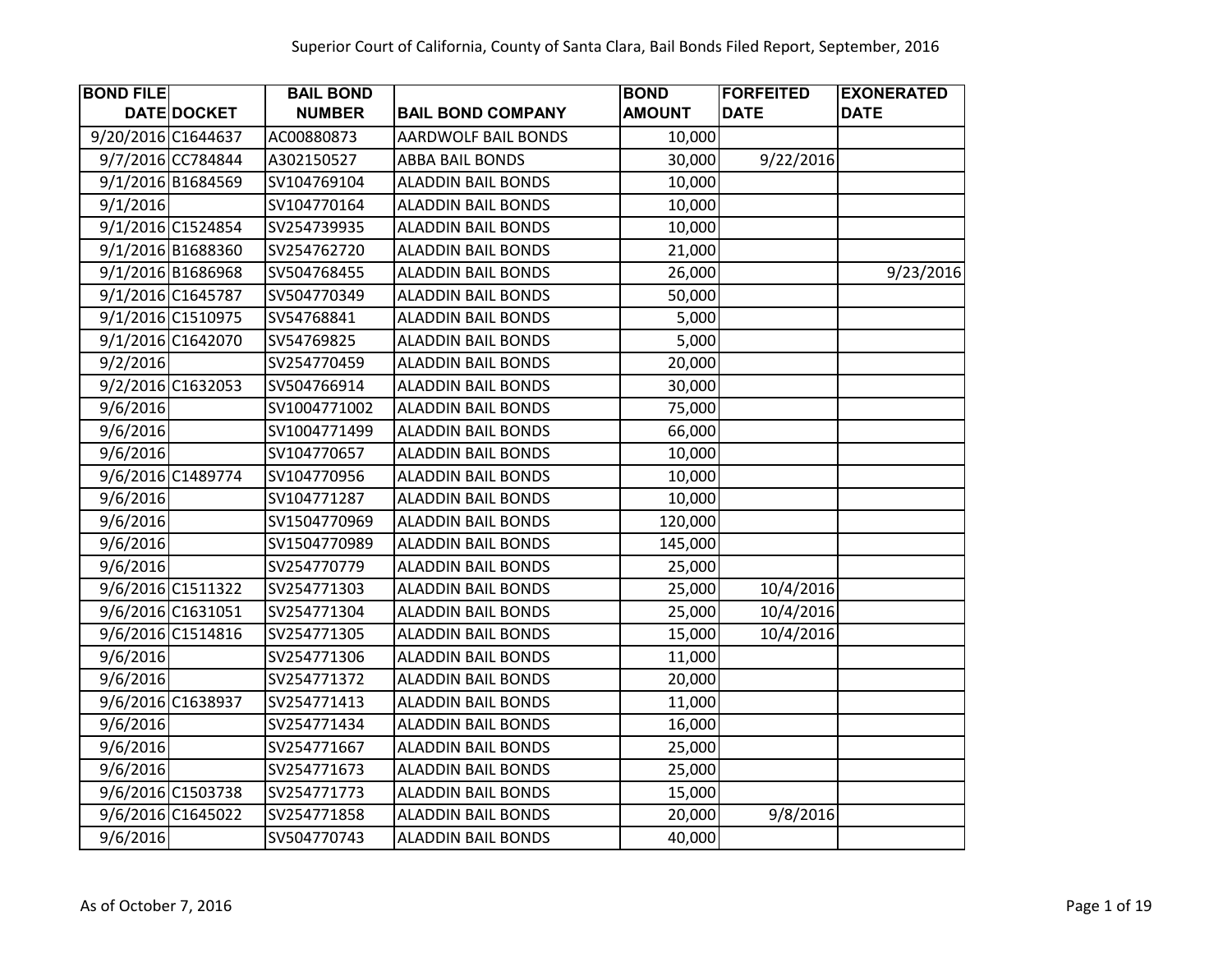| <b>BOND FILE</b>   | <b>BAIL BOND</b> |                           | <b>BOND</b>   | <b>FORFEITED</b> | <b>EXONERATED</b> |
|--------------------|------------------|---------------------------|---------------|------------------|-------------------|
| <b>DATE DOCKET</b> | <b>NUMBER</b>    | <b>BAIL BOND COMPANY</b>  | <b>AMOUNT</b> | <b>DATE</b>      | <b>DATE</b>       |
| 9/6/2016           | SV504770826      | <b>ALADDIN BAIL BONDS</b> | 30,000        |                  |                   |
| 9/6/2016           | SV504771097      | <b>ALADDIN BAIL BONDS</b> | 50,000        |                  |                   |
| 9/6/2016 C1640528  | SV504771137      | <b>ALADDIN BAIL BONDS</b> | 26,000        | 10/3/2016        |                   |
| 9/6/2016           | SV504771146      | <b>ALADDIN BAIL BONDS</b> | 36,000        |                  |                   |
| 9/6/2016 C1524465  | SV504771286      | <b>ALADDIN BAIL BONDS</b> | 40,000        |                  |                   |
| 9/6/2016           | SV504771530      | <b>ALADDIN BAIL BONDS</b> | 30,000        |                  |                   |
| 9/6/2016 B1688019  | SV504771704      | <b>ALADDIN BAIL BONDS</b> | 36,000        |                  |                   |
| 9/6/2016           | SV54771138       | <b>ALADDIN BAIL BONDS</b> | 2,000         |                  |                   |
| 9/6/2016 C1642113  | SV54771857       | <b>ALADDIN BAIL BONDS</b> | 500           | 9/8/2016         |                   |
| 9/7/2016 C1640079  | SV104767399      | <b>ALADDIN BAIL BONDS</b> | 10,000        |                  |                   |
| 9/7/2016 C1524454  | SV104770512      | <b>ALADDIN BAIL BONDS</b> | 6,000         |                  |                   |
| 9/7/2016 C1505068  | SV104771943      | <b>ALADDIN BAIL BONDS</b> | 10,000        |                  |                   |
| 9/7/2016 CC824382  | SV504770239      | <b>ALADDIN BAIL BONDS</b> | 40,000        |                  |                   |
| 9/7/2016 C1644012  | SV504771772      | <b>ALADDIN BAIL BONDS</b> | 32,000        |                  |                   |
| 9/7/2016           | SV504771983      | <b>ALADDIN BAIL BONDS</b> | 30,000        |                  |                   |
| 9/8/2016 BB943112  | SV104771270      | <b>ALADDIN BAIL BONDS</b> | 10,000        |                  |                   |
| 9/8/2016 B1476197  | SV104771422      | <b>ALADDIN BAIL BONDS</b> | 10,000        |                  |                   |
| 9/8/2016           | SV254771642      | <b>ALADDIN BAIL BONDS</b> | 16,000        |                  |                   |
| 9/8/2016           | SV504772041      | <b>ALADDIN BAIL BONDS</b> | 30,000        |                  |                   |
| 9/8/2016 B1687582  | SV54771757       | <b>ALADDIN BAIL BONDS</b> | 5,000         |                  |                   |
| 9/8/2016 C1644804  | SV54771875       | <b>ALADDIN BAIL BONDS</b> | 5,000         |                  |                   |
| 9/12/2016 C1496281 | SV1004772403     | <b>ALADDIN BAIL BONDS</b> | 75,000        |                  |                   |
| 9/12/2016 C1638748 | SV104770971      | <b>ALADDIN BAIL BONDS</b> | 6,000         |                  |                   |
| 9/12/2016 C1503466 | SV104771449      | <b>ALADDIN BAIL BONDS</b> | 6,000         |                  |                   |
| 9/12/2016          | SV104772057      | <b>ALADDIN BAIL BONDS</b> | 10,000        |                  |                   |
| 9/12/2016 C1641531 | SV104773185      | <b>ALADDIN BAIL BONDS</b> | 10,000        |                  |                   |
| 9/12/2016 C1517861 | SV254748345      | <b>ALADDIN BAIL BONDS</b> | 25,000        |                  |                   |
| 9/12/2016          | SV254772062      | <b>ALADDIN BAIL BONDS</b> | 25,000        |                  |                   |
| 9/12/2016          | SV254772308      | <b>ALADDIN BAIL BONDS</b> | 11,000        |                  |                   |
| 9/12/2016 C1490967 | SV254772478      | <b>ALADDIN BAIL BONDS</b> | 25,000        |                  |                   |
| 9/12/2016 C1526322 | SV254772625      | <b>ALADDIN BAIL BONDS</b> | 20,000        |                  |                   |
| 9/12/2016          | SV254772862      | <b>ALADDIN BAIL BONDS</b> | 16,000        |                  |                   |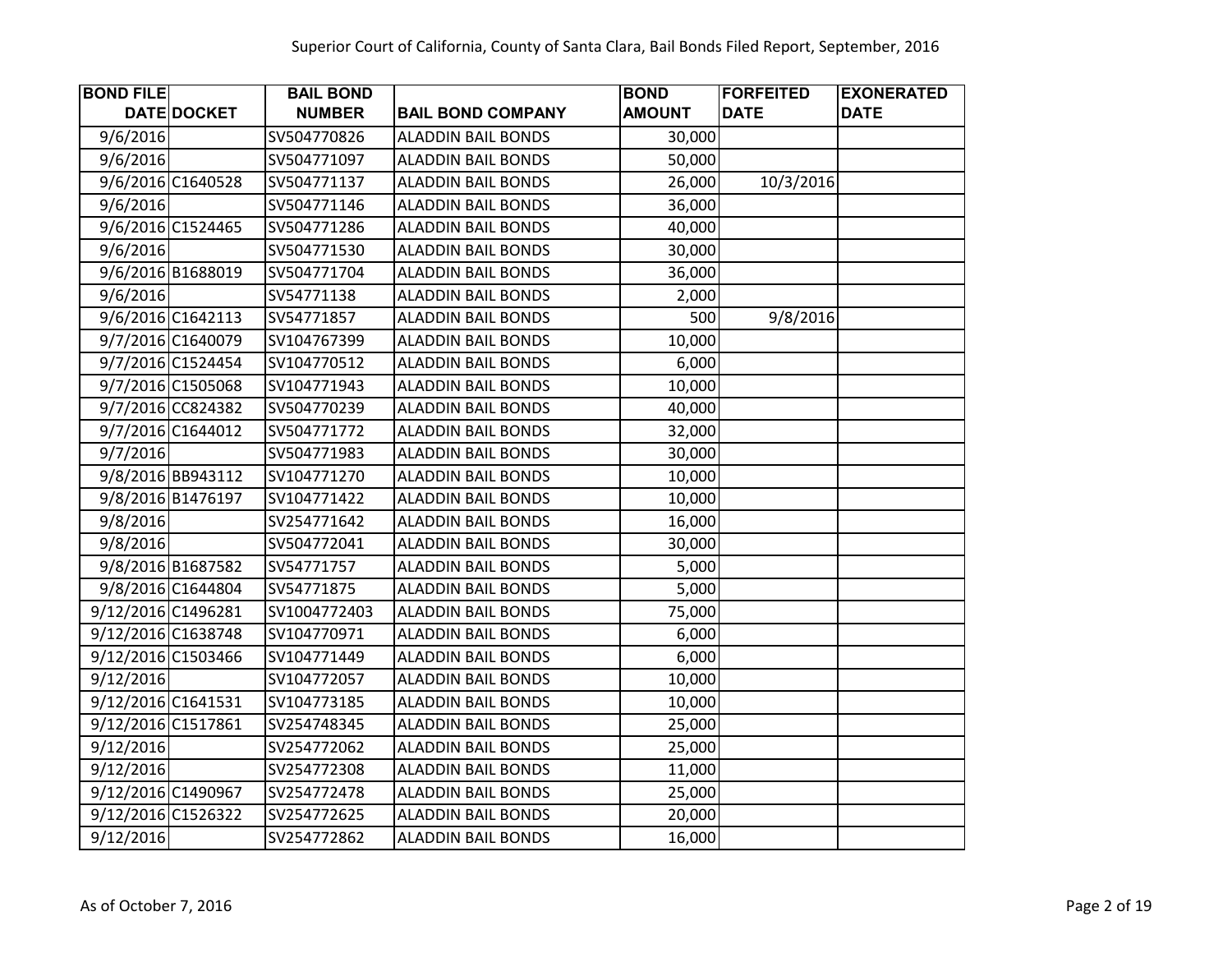| <b>BOND FILE</b>   | <b>BAIL BOND</b> |                           | <b>BOND</b>   | <b>FORFEITED</b> | <b>EXONERATED</b> |
|--------------------|------------------|---------------------------|---------------|------------------|-------------------|
| <b>DATE DOCKET</b> | <b>NUMBER</b>    | <b>BAIL BOND COMPANY</b>  | <b>AMOUNT</b> | <b>DATE</b>      | <b>DATE</b>       |
| 9/12/2016          | SV254772890      | <b>ALADDIN BAIL BONDS</b> | 25,000        |                  |                   |
| 9/12/2016          | SV254773106      | <b>ALADDIN BAIL BONDS</b> | 20,000        |                  |                   |
| 9/12/2016          | SV254773219      | <b>ALADDIN BAIL BONDS</b> | 25,000        |                  |                   |
| 9/12/2016 C1643092 | SV504769073      | <b>ALADDIN BAIL BONDS</b> | 50,000        | 9/20/2016        |                   |
| 9/12/2016          | SV504772479      | <b>ALADDIN BAIL BONDS</b> | 35,000        |                  |                   |
| 9/12/2016          | SV504772518      | <b>ALADDIN BAIL BONDS</b> | 31,500        |                  |                   |
| 9/12/2016          | SV504772878      | <b>ALADDIN BAIL BONDS</b> | 31,000        |                  |                   |
| 9/12/2016          | SV504773020      | <b>ALADDIN BAIL BONDS</b> | 25,000        |                  |                   |
| 9/12/2016 C1644871 | SV54772061       | <b>ALADDIN BAIL BONDS</b> | 5,000         |                  |                   |
| 9/12/2016 C1639251 | SV54772166       | <b>ALADDIN BAIL BONDS</b> | 5,000         |                  |                   |
| 9/12/2016 C1637082 | SV54772626       | <b>ALADDIN BAIL BONDS</b> | 5,000         |                  |                   |
| 9/12/2016 C1629603 | SV54772863       | <b>ALADDIN BAIL BONDS</b> | 5,000         |                  |                   |
| 9/12/2016 C1644019 | SV54773186       | <b>ALADDIN BAIL BONDS</b> | 5,000         |                  |                   |
| 9/12/2016 C1641232 | SV54773187       | <b>ALADDIN BAIL BONDS</b> | 2,500         |                  |                   |
| 9/12/2016          | SV54773239       | <b>ALADDIN BAIL BONDS</b> | 5,000         |                  |                   |
| 9/13/2016 B1688027 | SV1004772590     | <b>ALADDIN BAIL BONDS</b> | 100,000       |                  |                   |
| 9/13/2016 C1499036 | SV104770815      | <b>ALADDIN BAIL BONDS</b> | 10,000        |                  |                   |
| 9/13/2016          | SV254772929      | <b>ALADDIN BAIL BONDS</b> | 25,000        |                  |                   |
| 9/13/2016          | SV254773288      | <b>ALADDIN BAIL BONDS</b> | 25,000        |                  |                   |
| 9/13/2016          | SV254773332      | <b>ALADDIN BAIL BONDS</b> | 21,000        |                  |                   |
| 9/13/2016          | SV504773043      | <b>ALADDIN BAIL BONDS</b> | 25,000        |                  |                   |
| 9/13/2016 F1659987 | SV54772225       | <b>ALADDIN BAIL BONDS</b> | 5,000         |                  |                   |
| 9/13/2016 C1644277 | SV54772589       | <b>ALADDIN BAIL BONDS</b> | 5,000         |                  |                   |
| 9/14/2016 C1646397 | SV54773654       | <b>ALADDIN BAIL BONDS</b> | 5,000         |                  |                   |
| 9/15/2016 C1523855 | SV104773625      | <b>ALADDIN BAIL BONDS</b> | 10,000        |                  |                   |
| 9/15/2016 C1644292 | SV254762721      | <b>ALADDIN BAIL BONDS</b> | 10,000        |                  |                   |
| 9/16/2016          | SV104773869      | <b>ALADDIN BAIL BONDS</b> | 10,000        |                  |                   |
| 9/16/2016          | SV254773885      | <b>ALADDIN BAIL BONDS</b> | 25,000        |                  |                   |
| 9/16/2016          | SV254774019      | <b>ALADDIN BAIL BONDS</b> | 10,000        |                  |                   |
| 9/16/2016 C1503387 | SV54771043       | <b>ALADDIN BAIL BONDS</b> | 5,000         |                  | 10/5/2016         |
| 9/16/2016 C1631432 | SV54771998       | <b>ALADDIN BAIL BONDS</b> | 5,000         |                  |                   |
| 9/16/2016          | SV54774020       | <b>ALADDIN BAIL BONDS</b> | 5,000         |                  |                   |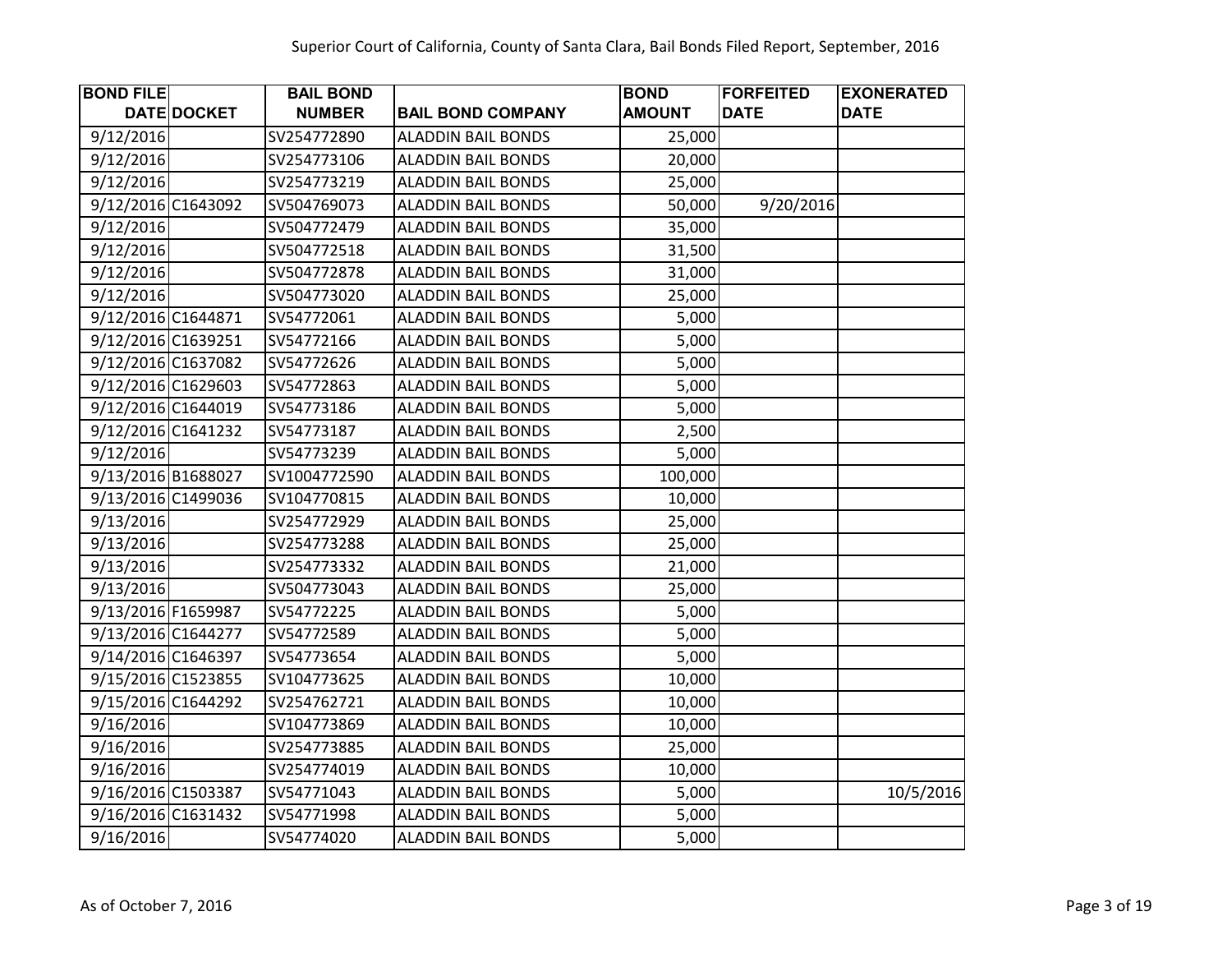| <b>BOND FILE</b>   | <b>BAIL BOND</b> |                           | <b>BOND</b>   | <b>FORFEITED</b> | <b>EXONERATED</b> |
|--------------------|------------------|---------------------------|---------------|------------------|-------------------|
| DATE DOCKET        | <b>NUMBER</b>    | <b>BAIL BOND COMPANY</b>  | <b>AMOUNT</b> | <b>DATE</b>      | <b>DATE</b>       |
| 9/16/2016          | SV54774044       | <b>ALADDIN BAIL BONDS</b> | 3,000         |                  |                   |
| 9/19/2016 B1264069 | SV104771012      | <b>ALADDIN BAIL BONDS</b> | 10,000        |                  |                   |
| 9/19/2016 B1688059 | SV104771967      | <b>ALADDIN BAIL BONDS</b> | 5,250         |                  |                   |
| 9/19/2016 B1475730 | SV104772927      | <b>ALADDIN BAIL BONDS</b> | 10,000        |                  |                   |
| 9/19/2016 B1687416 | SV104773430      | <b>ALADDIN BAIL BONDS</b> | 10,000        |                  |                   |
| 9/19/2016 B1686878 | SV254771374      | <b>ALADDIN BAIL BONDS</b> | 15,000        |                  |                   |
| 9/19/2016 B1688296 | SV254772112      | <b>ALADDIN BAIL BONDS</b> | 17,000        |                  |                   |
| 9/19/2016 B1688073 | SV254772162      | <b>ALADDIN BAIL BONDS</b> | 25,000        |                  |                   |
| 9/19/2016 B1688530 | SV254773120      | <b>ALADDIN BAIL BONDS</b> | 11,000        |                  |                   |
| 9/19/2016 C1646314 | SV254774271      | <b>ALADDIN BAIL BONDS</b> | 25,000        | 9/22/2016        |                   |
| 9/19/2016 C1634787 | SV54774270       | <b>ALADDIN BAIL BONDS</b> | 1,000         | 9/22/2016        |                   |
| 9/19/2016 C1526669 | SV54774272       | <b>ALADDIN BAIL BONDS</b> | 1,000         | 9/22/2016        |                   |
| 9/20/2016          | SV104774393      | <b>ALADDIN BAIL BONDS</b> | 10,000        |                  |                   |
| 9/20/2016          | SV254772100      | <b>ALADDIN BAIL BONDS</b> | 10,000        |                  |                   |
| 9/20/2016          | SV254774098      | <b>ALADDIN BAIL BONDS</b> | 15,000        |                  |                   |
| 9/20/2016 B1688388 | SV254774400      | <b>ALADDIN BAIL BONDS</b> | 10,250        |                  |                   |
| 9/20/2016 B1368967 | SV254774612      | <b>ALADDIN BAIL BONDS</b> | 9,000         |                  |                   |
| 9/20/2016          | SV254774795      | <b>ALADDIN BAIL BONDS</b> | 20,000        |                  |                   |
| 9/20/2016 C1498241 | SV254774925      | <b>ALADDIN BAIL BONDS</b> | 20,000        |                  |                   |
| 9/20/2016          | SV504762724      | <b>ALADDIN BAIL BONDS</b> | 25,000        |                  |                   |
| 9/20/2016 F1661772 | SV504774100      | <b>ALADDIN BAIL BONDS</b> | 40,000        |                  |                   |
| 9/20/2016          | SV54774374       | <b>ALADDIN BAIL BONDS</b> | 5,000         |                  |                   |
| 9/20/2016 C1524419 | SV54774825       | <b>ALADDIN BAIL BONDS</b> | 5,000         |                  |                   |
| 9/20/2016 C1638662 | SV54774826       | <b>ALADDIN BAIL BONDS</b> | 5,000         |                  |                   |
| 9/21/2016 C1643411 | SV104774251      | <b>ALADDIN BAIL BONDS</b> | 10,000        |                  |                   |
| 9/21/2016 C1643534 | SV104774265      | <b>ALADDIN BAIL BONDS</b> | 10,000        |                  |                   |
| 9/21/2016 C1646621 | SV104775058      | <b>ALADDIN BAIL BONDS</b> | 10,000        |                  |                   |
| 9/21/2016 C1629501 | SV254762722      | <b>ALADDIN BAIL BONDS</b> | 10,000        |                  |                   |
| 9/21/2016 C1645472 | SV254775059      | <b>ALADDIN BAIL BONDS</b> | 20,000        |                  |                   |
| 9/21/2016 C1519335 | SV254775162      | <b>ALADDIN BAIL BONDS</b> | 7,500         |                  |                   |
| 9/21/2016 C1643518 | SV54774817       | <b>ALADDIN BAIL BONDS</b> | 5,000         |                  |                   |
| 9/21/2016 C1645633 | SV54774847       | <b>ALADDIN BAIL BONDS</b> | 5,000         |                  |                   |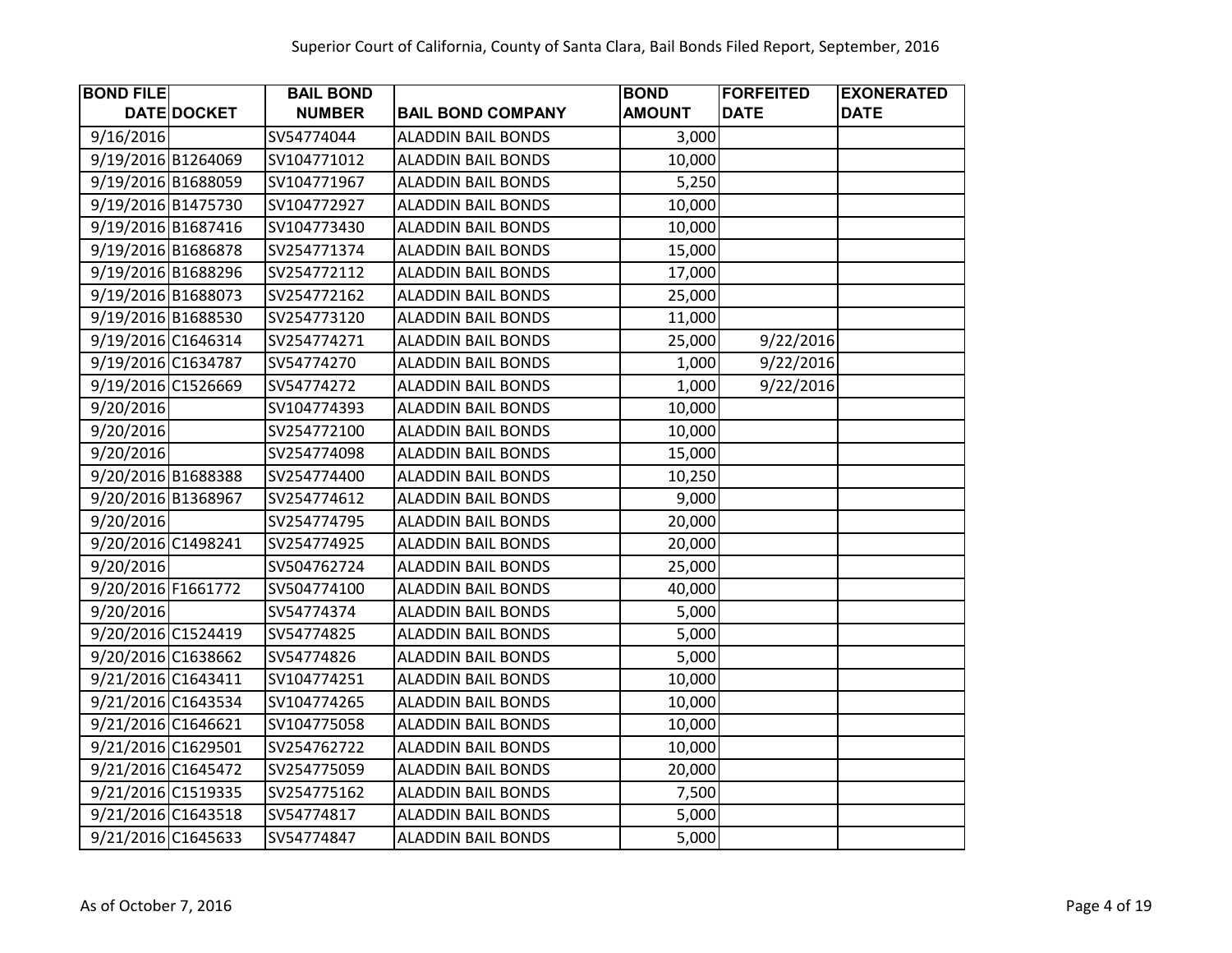| <b>BOND FILE</b>   | <b>BAIL BOND</b> |                           | <b>BOND</b>   | <b>FORFEITED</b> | <b>EXONERATED</b> |
|--------------------|------------------|---------------------------|---------------|------------------|-------------------|
| <b>DATE DOCKET</b> | <b>NUMBER</b>    | <b>BAIL BOND COMPANY</b>  | <b>AMOUNT</b> | <b>DATE</b>      | <b>DATE</b>       |
| 9/21/2016          | SV54775082       | <b>ALADDIN BAIL BONDS</b> | 1,000         |                  |                   |
| 9/22/2016 C1517611 | SV1004775035     | <b>ALADDIN BAIL BONDS</b> | 95,000        |                  |                   |
| 9/22/2016 C1631341 | SV254775350      | <b>ALADDIN BAIL BONDS</b> | 15,000        |                  |                   |
| 9/22/2016          | SV504775333      | <b>ALADDIN BAIL BONDS</b> | 50,000        |                  |                   |
| 9/23/2016 C1646726 | SV1004775522     | <b>ALADDIN BAIL BONDS</b> | 75,000        |                  |                   |
| 9/23/2016 C1493617 | SV254771240      | <b>ALADDIN BAIL BONDS</b> | 15,000        |                  |                   |
| 9/23/2016          | SV254775446      | <b>ALADDIN BAIL BONDS</b> | 20,000        |                  |                   |
| 9/23/2016 C1637851 | SV254775456      | <b>ALADDIN BAIL BONDS</b> | 15,000        | 9/29/2016        |                   |
| 9/23/2016 B1688161 | SV254775514      | <b>ALADDIN BAIL BONDS</b> | 10,000        | 10/5/2016        |                   |
| 9/23/2016 C1643418 | SV254775550      | <b>ALADDIN BAIL BONDS</b> | 20,000        |                  |                   |
| 9/23/2016 C1368622 | SV54771239       | <b>ALADDIN BAIL BONDS</b> | 2,500         |                  |                   |
| 9/23/2016 C1637632 | SV54775457       | <b>ALADDIN BAIL BONDS</b> | 1,000         |                  |                   |
| 9/26/2016 B1684237 | SV104775366      | <b>ALADDIN BAIL BONDS</b> | 7,000         |                  | 9/26/2016         |
| 9/26/2016          | SV104775743      | <b>ALADDIN BAIL BONDS</b> | 10,000        |                  |                   |
| 9/26/2016          | SV104775783      | <b>ALADDIN BAIL BONDS</b> | 10,000        |                  |                   |
| 9/26/2016          | SV104776116      | <b>ALADDIN BAIL BONDS</b> | 10,000        |                  |                   |
| 9/26/2016 C1524578 | SV254775344      | <b>ALADDIN BAIL BONDS</b> | 5,000         |                  |                   |
| 9/26/2016 C1631203 | SV254775952      | <b>ALADDIN BAIL BONDS</b> | 25,000        |                  |                   |
| 9/26/2016          | SV254775985      | <b>ALADDIN BAIL BONDS</b> | 25,000        |                  |                   |
| 9/26/2016          | SV254776110      | <b>ALADDIN BAIL BONDS</b> | 21,000        |                  |                   |
| 9/26/2016          | SV254776192      | <b>ALADDIN BAIL BONDS</b> | 15,000        |                  |                   |
| 9/26/2016 F1661883 | SV504775430      | <b>ALADDIN BAIL BONDS</b> | 50,000        |                  |                   |
| 9/26/2016          | SV504776324      | <b>ALADDIN BAIL BONDS</b> | 30,000        |                  |                   |
| 9/26/2016 C1643562 | SV54775525       | <b>ALADDIN BAIL BONDS</b> | 5,000         |                  |                   |
| 9/26/2016 C1641225 | SV54775973       | <b>ALADDIN BAIL BONDS</b> | 5,000         |                  |                   |
| 9/26/2016          | SV54776002       | <b>ALADDIN BAIL BONDS</b> | 5,000         |                  |                   |
| 9/27/2016 C1641494 | SV254775590      | <b>ALADDIN BAIL BONDS</b> | 20,000        |                  |                   |
| 9/27/2016          | SV254776353      | <b>ALADDIN BAIL BONDS</b> | 15,000        |                  |                   |
| 9/27/2016          | SV254776437      | <b>ALADDIN BAIL BONDS</b> | 20,000        |                  |                   |
| 9/27/2016          | SV504776210      | <b>ALADDIN BAIL BONDS</b> | 35,000        |                  |                   |
| 9/27/2016          | SV504776511      | <b>ALADDIN BAIL BONDS</b> | 50,000        |                  |                   |
| 9/27/2016 F1661829 | SV54776200       | <b>ALADDIN BAIL BONDS</b> | 5,000         |                  |                   |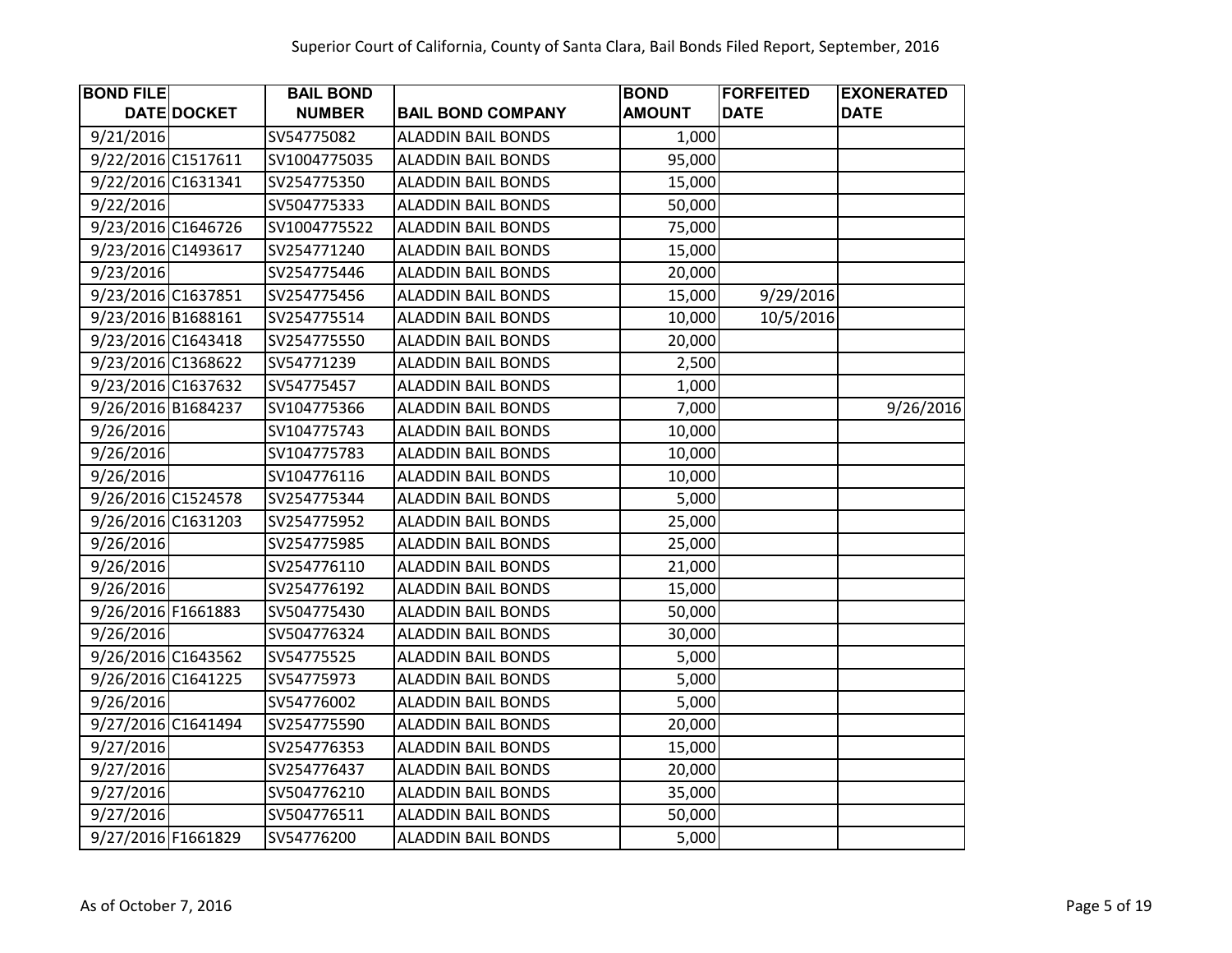| <b>BOND FILE</b>   |             | <b>BAIL BOND</b> |                               | <b>BOND</b>   | <b>FORFEITED</b> | <b>EXONERATED</b> |
|--------------------|-------------|------------------|-------------------------------|---------------|------------------|-------------------|
|                    | DATE DOCKET | <b>NUMBER</b>    | <b>BAIL BOND COMPANY</b>      | <b>AMOUNT</b> | <b>DATE</b>      | <b>DATE</b>       |
| 9/28/2016          |             | SV104776703      | <b>ALADDIN BAIL BONDS</b>     | 5,000         |                  |                   |
| 9/28/2016 B1688232 |             | SV254775367      | <b>ALADDIN BAIL BONDS</b>     | 25,000        |                  |                   |
| 9/28/2016 C1634824 |             | SV504776575      | <b>ALADDIN BAIL BONDS</b>     | 50,000        |                  |                   |
| 9/28/2016 C1647086 |             | SV504776603      | <b>ALADDIN BAIL BONDS</b>     | 37,000        | 9/29/2016        |                   |
| 9/28/2016 C1637826 |             | SV504776718      | <b>ALADDIN BAIL BONDS</b>     | 25,000        |                  |                   |
| 9/28/2016 C1630705 |             | SV54776215       | <b>ALADDIN BAIL BONDS</b>     | 5,000         |                  |                   |
| 9/28/2016 C1646150 |             | SV54776574       | <b>ALADDIN BAIL BONDS</b>     | 5,000         |                  |                   |
| 9/29/2016 C1643540 |             | SV104776803      | <b>ALADDIN BAIL BONDS</b>     | 10,000        |                  |                   |
| 9/29/2016 C1628259 |             | SV254776823      | <b>ALADDIN BAIL BONDS</b>     | 10,000        |                  |                   |
| 9/29/2016          |             | SV504776792      | <b>ALADDIN BAIL BONDS</b>     | 26,000        |                  |                   |
| 9/29/2016          |             | SV504776819      | <b>ALADDIN BAIL BONDS</b>     | 50,000        |                  |                   |
| 9/29/2016 C1645205 |             | SV54776827       | <b>ALADDIN BAIL BONDS</b>     | 2,000         |                  |                   |
| 9/29/2016 C1527354 |             | SV54776829       | <b>ALADDIN BAIL BONDS</b>     | 4,000         |                  |                   |
| 9/29/2016 C1631565 |             | SV54776839       | <b>ALADDIN BAIL BONDS</b>     | 5,000         |                  |                   |
| 9/13/2016 F1659559 |             | 2016EE006315     | ALEJANDRO NAVARRETTE BAIL     | 80,000        |                  |                   |
| 9/8/2016 F1661943  |             | AS25248696       | ALICE CORTEZ BAIL BONDS       | 25,000        |                  |                   |
| 9/8/2016 F1660688  |             | AS25248697       | ALICE CORTEZ BAIL BONDS       | 7,500         |                  |                   |
| 9/1/2016 C1629623  |             |                  | 5113389669 ALL PRO BAIL BONDS | 5,000         | 9/30/2016        |                   |
| 9/1/2016 C1635291  |             |                  | 5113389672 ALL PRO BAIL BONDS | 3,000         |                  |                   |
| 9/1/2016 C1641933  |             |                  | 5113399385 ALL PRO BAIL BONDS | 5,000         |                  |                   |
| 9/1/2016 B1685253  |             |                  | 5113399400 ALL PRO BAIL BONDS | 1,000         |                  |                   |
| 9/1/2016 B1684306  |             |                  | 5272749377 ALL PRO BAIL BONDS | 26,000        |                  |                   |
| 9/1/2016 C1502368  |             |                  | 5272749702 ALL PRO BAIL BONDS | 25,000        | 9/30/2016        |                   |
| 9/1/2016 C1642689  |             |                  | 5551624728 ALL PRO BAIL BONDS | 50,000        |                  |                   |
| 9/2/2016 C1523837  |             |                  | 5113389713 ALL PRO BAIL BONDS | 5,000         |                  |                   |
| 9/6/2016           |             |                  | 5113389726 ALL PRO BAIL BONDS | 11,000        |                  |                   |
| 9/6/2016 C1637129  |             |                  | 5113389739 ALL PRO BAIL BONDS | 10,000        | 10/4/2016        |                   |
| 9/6/2016 C1526294  |             |                  | 5113398812 ALL PRO BAIL BONDS | 10,000        |                  |                   |
| 9/6/2016 C1645254  |             |                  | 5113399286 ALL PRO BAIL BONDS | 5,000         |                  |                   |
| 9/6/2016 C1638773  |             |                  | 5113399301 ALL PRO BAIL BONDS | 7,500         |                  |                   |
| 9/6/2016           |             |                  | 5272736717 ALL PRO BAIL BONDS | 25,000        |                  |                   |
| 9/6/2016           |             |                  | 5272749463 ALL PRO BAIL BONDS | 15,000        |                  |                   |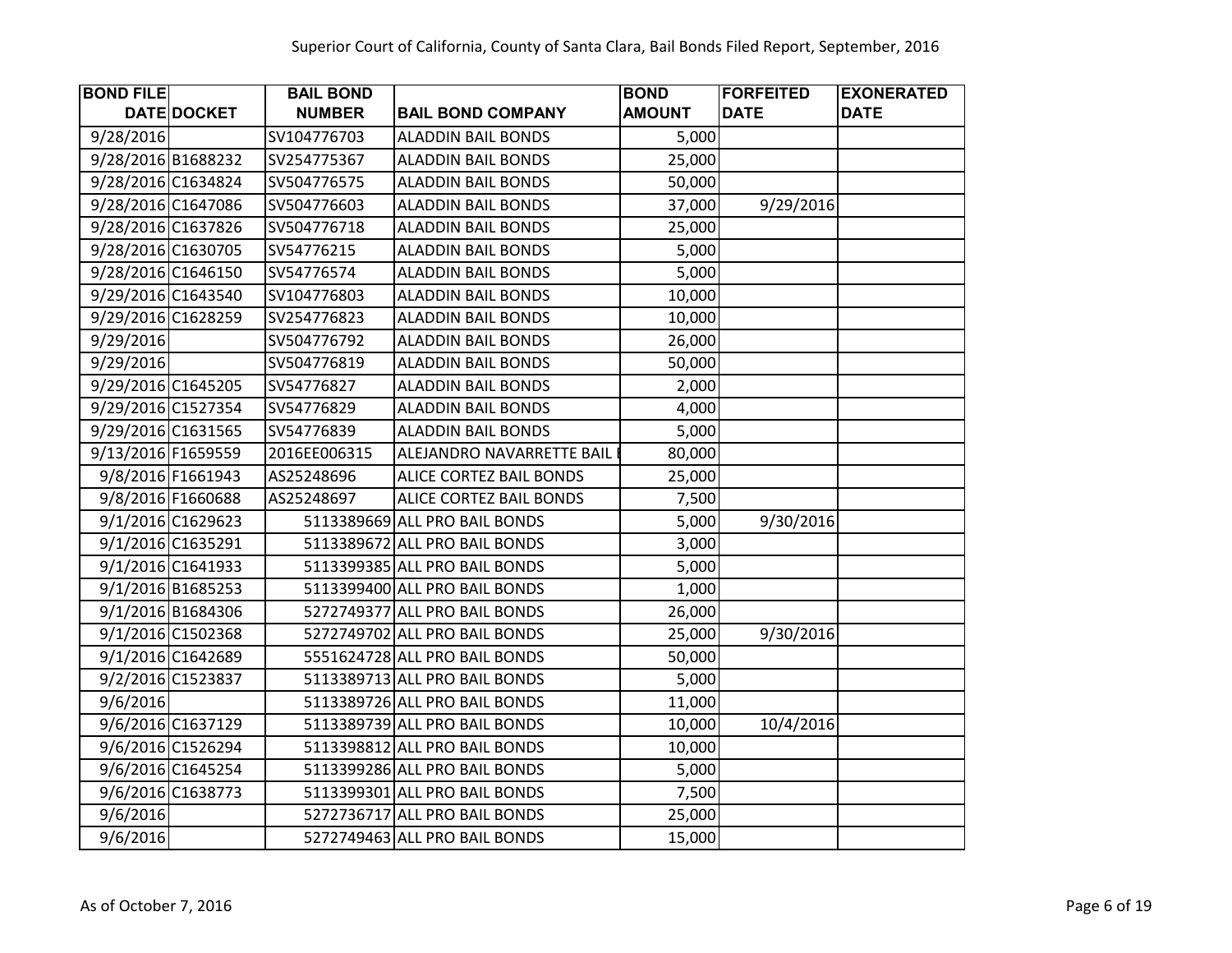| <b>BOND FILE</b>   |                   | <b>BAIL BOND</b> |                               | <b>BOND</b>   | <b>FORFEITED</b> | <b>EXONERATED</b> |
|--------------------|-------------------|------------------|-------------------------------|---------------|------------------|-------------------|
|                    | DATE DOCKET       | <b>NUMBER</b>    | <b>BAIL BOND COMPANY</b>      | <b>AMOUNT</b> | <b>DATE</b>      | <b>DATE</b>       |
|                    | 9/6/2016 C1364140 |                  | 5272749489 ALL PRO BAIL BONDS | 15,000        |                  |                   |
| 9/6/2016           |                   |                  | 5272749492 ALL PRO BAIL BONDS | 11,000        |                  |                   |
|                    | 9/6/2016 C1509825 |                  | 5272749504 ALL PRO BAIL BONDS | 25,000        |                  |                   |
|                    | 9/6/2016 C1645091 |                  | 5551637094 ALL PRO BAIL BONDS | 50,000        |                  |                   |
| 9/6/2016           |                   |                  | 5551644975 ALL PRO BAIL BONDS | 35,000        |                  |                   |
| 9/6/2016           |                   |                  | 5551644988 ALL PRO BAIL BONDS | 50,000        |                  |                   |
|                    | 9/7/2016 C1635789 |                  | 5272711635 ALL PRO BAIL BONDS | 15,000        |                  |                   |
| 9/7/2016           |                   |                  | 5272763113 ALL PRO BAIL BONDS | 26,000        |                  |                   |
|                    | 9/7/2016 B1687858 |                  | 5272763184 ALL PRO BAIL BONDS | 17,000        |                  |                   |
|                    | 9/7/2016 F1660991 |                  | 5551477317 ALL PRO BAIL BONDS | 20,000        |                  |                   |
| 9/7/2016           |                   |                  | 5551644959 ALL PRO BAIL BONDS | 30,000        |                  |                   |
|                    | 9/7/2016 F1557122 |                  | 5551645000 ALL PRO BAIL BONDS | 30,000        |                  |                   |
|                    | 9/7/2016 C1510153 |                  | 5802978743 ALL PRO BAIL BONDS | 15,000        | 10/4/2016        |                   |
|                    | 9/8/2016 F1659230 |                  | 511338700 ALL PRO BAIL BONDS  | 10,000        |                  |                   |
| 9/8/2016           |                   |                  | 5105624938 ALL PRO BAIL BONDS | 85,000        |                  |                   |
|                    | 9/8/2016 F1660678 |                  | 5113389755 ALL PRO BAIL BONDS | 5,000         |                  |                   |
|                    | 9/8/2016 F1659419 |                  | 5113399343 ALL PRO BAIL BONDS | 5,000         |                  |                   |
|                    | 9/8/2016 B1687592 |                  | 5113399356 ALL PRO BAIL BONDS | 10,000        |                  | 9/29/2016         |
|                    | 9/8/2016 B1687934 |                  | 5272749450 ALL PRO BAIL BONDS | 15,000        |                  | 9/26/2016         |
| 9/12/2016 C1518000 |                   |                  | 5113398838 ALL PRO BAIL BONDS | 10,000        |                  |                   |
| 9/12/2016 C1646377 |                   |                  | 5113399260 ALL PRO BAIL BONDS | 10,000        |                  |                   |
| 9/12/2016 C1483924 |                   |                  | 5113399327 ALL PRO BAIL BONDS | 5,000         |                  |                   |
| 9/12/2016          |                   |                  | 5272763056 ALL PRO BAIL BONDS | 25,000        |                  |                   |
| 9/12/2016          |                   |                  | 5272763098 ALL PRO BAIL BONDS | 25,000        |                  |                   |
| 9/12/2016          |                   |                  | 5272763100 ALL PRO BAIL BONDS | 25,000        |                  |                   |
| 9/12/2016          |                   |                  | 5551637081 ALL PRO BAIL BONDS | 55,000        |                  |                   |
| 9/12/2016 C1631899 |                   |                  | 5551644962 ALL PRO BAIL BONDS | 50,000        |                  |                   |
| 9/13/2016 F1661428 |                   |                  | 5113389771 ALL PRO BAIL BONDS | 5,000         |                  |                   |
| 9/13/2016 C1633145 |                   |                  | 5113389784 ALL PRO BAIL BONDS | 5,000         |                  |                   |
| 9/13/2016 C1643764 |                   |                  | 5113398809 ALL PRO BAIL BONDS | 10,000        |                  |                   |
| 9/13/2016 C1645498 |                   |                  | 5113398825 ALL PRO BAIL BONDS | 5,000         |                  |                   |
| 9/13/2016 F1660377 |                   |                  | 5113398854 ALL PRO BAIL BONDS | 10,000        |                  |                   |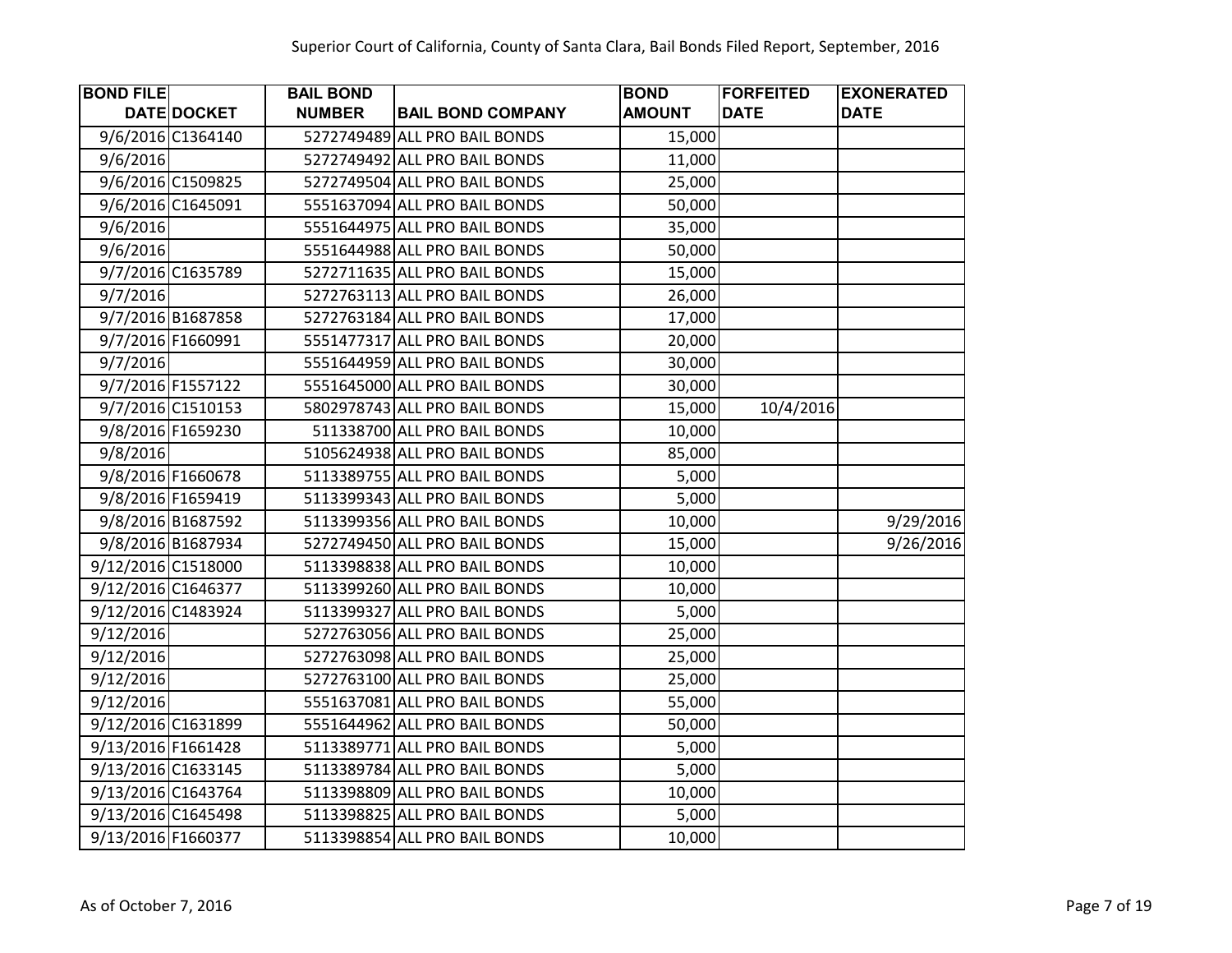| <b>BOND FILE</b>   |             | <b>BAIL BOND</b> |                               | <b>BOND</b>   | <b>FORFEITED</b> | <b>EXONERATED</b> |
|--------------------|-------------|------------------|-------------------------------|---------------|------------------|-------------------|
|                    | DATE DOCKET | <b>NUMBER</b>    | <b>BAIL BOND COMPANY</b>      | <b>AMOUNT</b> | <b>DATE</b>      | <b>DATE</b>       |
| 9/13/2016 F1661163 |             |                  | 5113399244 ALL PRO BAIL BONDS | 5,000         |                  |                   |
| 9/13/2016 C1637975 |             |                  | 5551644933 ALL PRO BAIL BONDS | 27,000        |                  |                   |
| 9/14/2016 F1661155 |             |                  | 5113398841 ALL PRO BAIL BONDS | 5,000         |                  | 9/14/2016         |
| 9/14/2016 F1661154 |             |                  | 5113398867 ALL PRO BAIL BONDS | 10,000        |                  | 9/14/2016         |
| 9/14/2016 F1660686 |             |                  | 5113398870 ALL PRO BAIL BONDS | 2,000         |                  | 9/14/2016         |
| 9/14/2016          |             |                  | 5113398911 ALL PRO BAIL BONDS | 10,000        |                  |                   |
| 9/14/2016          |             |                  | 5272763126 ALL PRO BAIL BONDS | 20,000        |                  |                   |
| 9/14/2016 C1633566 |             |                  | 5272763168 ALL PRO BAIL BONDS | 15,000        | 9/21/2016        |                   |
| 9/14/2016 C1641210 |             |                  | 5551644920 ALL PRO BAIL BONDS | 35,000        |                  |                   |
| 9/15/2016 C1631519 |             |                  | 5113398924 ALL PRO BAIL BONDS | 10,000        |                  |                   |
| 9/15/2016 C1641682 |             |                  | 5113398937 ALL PRO BAIL BONDS | 5,000         |                  |                   |
| 9/15/2016          |             |                  | 5113398995 ALL PRO BAIL BONDS | 5,000         |                  |                   |
| 9/15/2016 C1639139 |             |                  | 5551534643 ALL PRO BAIL BONDS | 50,000        |                  |                   |
| 9/16/2016 C1641570 |             |                  | 5113399257 ALL PRO BAIL BONDS | 10,000        |                  |                   |
| 9/16/2016          |             |                  | 5272763085 ALL PRO BAIL BONDS | 15,000        |                  |                   |
| 9/16/2016 C1643854 |             |                  | 5551627141 ALL PRO BAIL BONDS | 50,000        |                  |                   |
| 9/19/2016 C1641276 |             |                  | 5105626875 ALL PRO BAIL BONDS | 75,000        |                  |                   |
| 9/19/2016 C1629849 |             |                  | 5113398953 ALL PRO BAIL BONDS | 5,000         |                  |                   |
| 9/19/2016 C1352576 |             |                  | 5113399020 ALL PRO BAIL BONDS | 10,000        |                  |                   |
| 9/19/2016 C1642845 |             |                  | 5113399046 ALL PRO BAIL BONDS | 1,000         |                  |                   |
| 9/19/2016 C1638171 |             |                  | 5113399059 ALL PRO BAIL BONDS | 1,000         |                  |                   |
| 9/19/2016 CC316928 |             |                  | 5113399062 ALL PRO BAIL BONDS | 5,000         |                  |                   |
| 9/19/2016 C1643995 |             |                  | 5113399202 ALL PRO BAIL BONDS | 5,000         |                  |                   |
| 9/19/2016 C1636153 |             |                  | 5113399215 ALL PRO BAIL BONDS | 10,000        |                  |                   |
| 9/19/2016 B1686159 |             |                  | 5113399314 ALL PRO BAIL BONDS | 10,000        |                  |                   |
| 9/19/2016 B1687136 |             |                  | 5113399369 ALL PRO BAIL BONDS | 10,000        |                  |                   |
| 9/19/2016 B1688272 |             |                  | 5272749517 ALL PRO BAIL BONDS | 16,000        |                  |                   |
| 9/19/2016 FF092481 |             |                  | 5272749588 ALL PRO BAIL BONDS | 20,000        |                  |                   |
| 9/19/2016 C1638537 |             |                  | 5272763001 ALL PRO BAIL BONDS | 20,000        |                  |                   |
| 9/19/2016 B1581079 |             |                  | 5551644892 ALL PRO BAIL BONDS | 50,000        |                  |                   |
| 9/19/2016 B1686534 |             |                  | 5551644946 ALL PRO BAIL BONDS | 50,000        |                  |                   |
| 9/20/2016 B1687603 |             |                  | 5105626862 ALL PRO BAIL BONDS | 100,000       |                  |                   |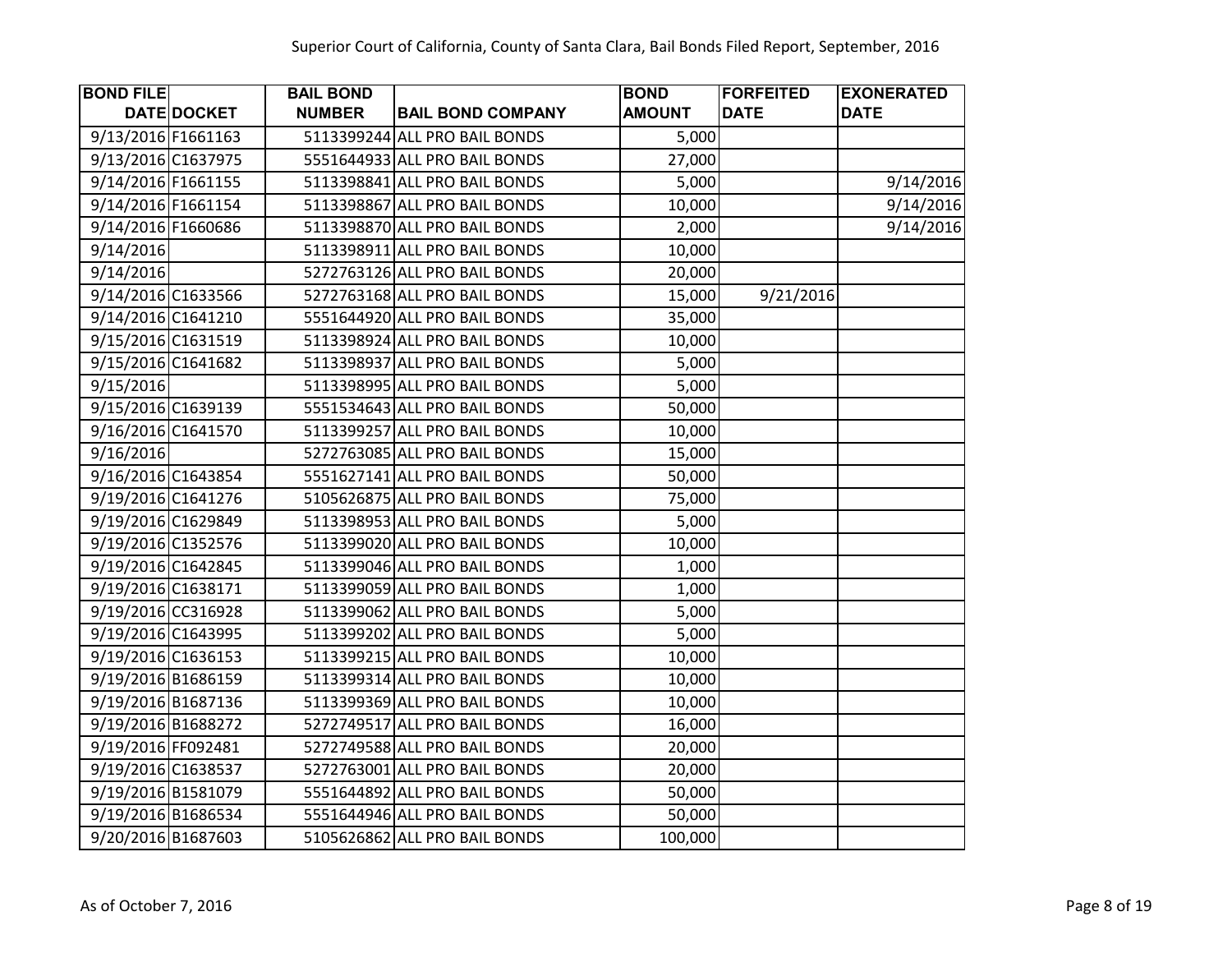| <b>BOND FILE</b>   | <b>BAIL BOND</b> |                               | <b>BOND</b>   | <b>FORFEITED</b> | <b>EXONERATED</b> |
|--------------------|------------------|-------------------------------|---------------|------------------|-------------------|
| DATE DOCKET        | <b>NUMBER</b>    | <b>BAIL BOND COMPANY</b>      | <b>AMOUNT</b> | <b>DATE</b>      | <b>DATE</b>       |
| 9/20/2016          |                  | 5105626888 ALL PRO BAIL BONDS | 75,000        |                  |                   |
| 9/20/2016 F1659333 |                  | 5113398908 ALL PRO BAIL BONDS | 10,000        |                  |                   |
| 9/20/2016 F1659984 |                  | 5113399033 ALL PRO BAIL BONDS | 5,000         |                  |                   |
| 9/20/2016          |                  | 5150070014 ALL PRO BAIL BONDS | 106,000       |                  |                   |
| 9/20/2016 B1688344 |                  | 5272762992 ALL PRO BAIL BONDS | 25,000        |                  |                   |
| 9/20/2016          |                  | 5551587847 ALL PRO BAIL BONDS | 45,000        |                  |                   |
| 9/21/2016 C1643471 |                  | 5113399103 ALL PRO BAIL BONDS | 5,000         |                  |                   |
| 9/21/2016 C1642813 |                  | 5113399132 ALL PRO BAIL BONDS | 5,000         |                  |                   |
| 9/21/2016 C1646407 |                  | 5113399228 ALL PRO BAIL BONDS | 5,000         |                  |                   |
| 9/21/2016 C1643416 |                  | 5113399273 ALL PRO BAIL BONDS | 5,000         |                  |                   |
| 9/21/2016          |                  | 5272749603 ALL PRO BAIL BONDS | 25,000        |                  |                   |
| 9/21/2016 C1641513 |                  | 5272763072 ALL PRO BAIL BONDS | 25,000        |                  |                   |
| 9/22/2016 F1661854 |                  | 5272780301 ALL PRO BAIL BONDS | 22,000        |                  |                   |
| 9/22/2016 C1646172 |                  | 5272780723 ALL PRO BAIL BONDS | 15,000        |                  |                   |
| 9/23/2016 B1472419 |                  | 5113398247 ALL PRO BAIL BONDS | 7,500         |                  |                   |
| 9/23/2016 C1640914 |                  | 5113399509 ALL PRO BAIL BONDS | 10,000        |                  |                   |
| 9/23/2016 C1643505 |                  | 5272749591 ALL PRO BAIL BONDS | 15,000        | 9/28/2016        |                   |
| 9/26/2016 C1643541 |                  | 5105609182 ALL PRO BAIL BONDS | 5,000         |                  |                   |
| 9/26/2016 C1640013 |                  | 5113419148 ALL PRO BAIL BONDS | 10,000        |                  |                   |
| 9/26/2016          |                  | 5272763027 ALL PRO BAIL BONDS | 20,000        |                  |                   |
| 9/26/2016          |                  | 5272763030 ALL PRO BAIL BONDS | 25,000        |                  |                   |
| 9/26/2016 C1509775 |                  | 5551676462 ALL PRO BAIL BONDS | 40,000        |                  |                   |
| 9/27/2016          |                  | 5113418406 ALL PRO BAIL BONDS | 10,000        |                  |                   |
| 9/27/2016 C1646896 |                  | 5150071545 ALL PRO BAIL BONDS | 108,000       |                  |                   |
| 9/28/2016 C1526287 |                  | 511339901 ALL PRO BAIL BONDS  | 5,000         |                  |                   |
| 9/28/2016          |                  | 5105587552 ALL PRO BAIL BONDS | 100,000       |                  |                   |
| 9/28/2016 B1370085 |                  | 5113398883 ALL PRO BAIL BONDS | 10,000        |                  |                   |
| 9/28/2016 F1661263 |                  | 5272713118 ALL PRO BAIL BONDS | 15,000        |                  |                   |
| 9/28/2016 B1688083 |                  | 5272780710 ALL PRO BAIL BONDS | 17,000        |                  |                   |
| 9/28/2016 C1643468 |                  | 5551676446 ALL PRO BAIL BONDS | 30,000        |                  |                   |
| 9/29/2016 B1687549 |                  | 5113398896 ALL PRO BAIL BONDS | 10,000        | 10/3/2016        |                   |
| 9/29/2016          |                  | 5113398966 ALL PRO BAIL BONDS | 10,000        |                  |                   |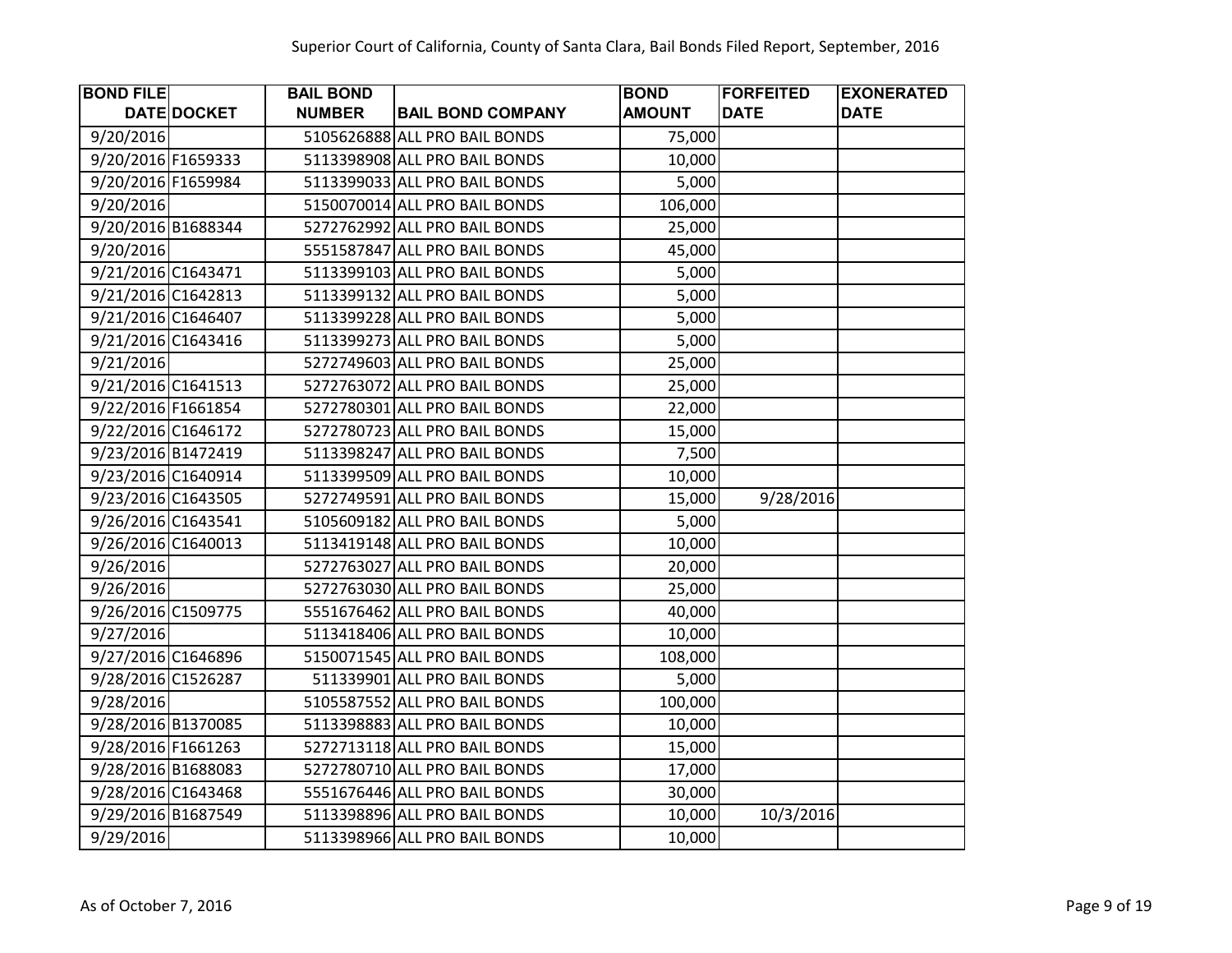| <b>BOND FILE</b>   |                   | <b>BAIL BOND</b> |                               | <b>BOND</b>   | <b>FORFEITED</b> | <b>EXONERATED</b> |
|--------------------|-------------------|------------------|-------------------------------|---------------|------------------|-------------------|
|                    | DATE DOCKET       | <b>NUMBER</b>    | <b>BAIL BOND COMPANY</b>      | <b>AMOUNT</b> | <b>DATE</b>      | <b>DATE</b>       |
| 9/29/2016 C1647333 |                   |                  | 5113399158 ALL PRO BAIL BONDS | 3,000         | 10/3/2016        |                   |
| 9/29/2016 C1638486 |                   |                  | 5113419078 ALL PRO BAIL BONDS | 5,000         |                  |                   |
| 9/29/2016 B1686265 |                   |                  | 5272749616 ALL PRO BAIL BONDS | 25,000        |                  |                   |
| 9/29/2016          |                   |                  | 5272780314 ALL PRO BAIL BONDS | 25,000        |                  |                   |
| 9/29/2016 F1556402 |                   |                  | 5551676475 ALL PRO BAIL BONDS | 30,000        |                  |                   |
| 9/30/2016 C1647347 |                   |                  | 5113418985 ALL PRO BAIL BONDS | 10,000        |                  |                   |
| 9/13/2016          |                   | IS30K196795      | AMIGO BAIL BONDS              | 25,000        |                  |                   |
| 9/26/2016          |                   | IS30K196796      | AMIGO BAIL BONDS              | 20,000        |                  |                   |
| 9/26/2016          |                   | IS30K196797      | <b>AMIGO BAIL BONDS</b>       | 10,000        |                  |                   |
| 9/22/2016 C1481566 |                   | IS15K364524      | ANGELA M. SOBOTA BAIL BOND    | 10,000        |                  |                   |
|                    | 9/1/2016 F1660655 | T1050573760      | <b>BAD BOYS BAIL BONDS</b>    | 10,000        |                  |                   |
|                    | 9/1/2016 B1687487 | T1050574756      | <b>BAD BOYS BAIL BONDS</b>    | 10,000        |                  |                   |
| 9/1/2016           |                   | T2550577850      | <b>BAD BOYS BAIL BONDS</b>    | 25,000        |                  |                   |
| 9/1/2016           |                   | T5050573803      | <b>BAD BOYS BAIL BONDS</b>    | 46,000        |                  |                   |
|                    | 9/2/2016 C1639684 | T1050573763      | <b>BAD BOYS BAIL BONDS</b>    | 15,000        |                  |                   |
|                    | 9/6/2016 C1645799 | T1050575000      | <b>BAD BOYS BAIL BONDS</b>    | 10,000        |                  |                   |
| 9/6/2016           |                   | T1050577632      | <b>BAD BOYS BAIL BONDS</b>    | 10,000        |                  |                   |
|                    | 9/6/2016 C1527600 | T2550575450      | <b>BAD BOYS BAIL BONDS</b>    | 25,000        | 10/5/2016        |                   |
|                    | 9/6/2016 F1661754 | T2550577647      | <b>BAD BOYS BAIL BONDS</b>    | 20,000        |                  | 9/16/2016         |
|                    | 9/6/2016 B1686799 | T2550577649      | <b>BAD BOYS BAIL BONDS</b>    | 11,000        |                  |                   |
| 9/6/2016           |                   | T5050574787      | <b>BAD BOYS BAIL BONDS</b>    | 30,000        |                  |                   |
| 9/6/2016           |                   | T5050574788      | <b>BAD BOYS BAIL BONDS</b>    | 35,000        |                  |                   |
|                    | 9/6/2016 C1646148 | T5050575033      | <b>BAD BOYS BAIL BONDS</b>    | 30,000        |                  |                   |
| 9/6/2016           |                   | T5050575453      | <b>BAD BOYS BAIL BONDS</b>    | 45,000        |                  |                   |
|                    | 9/7/2016 F1660962 | T550571738       | <b>BAD BOYS BAIL BONDS</b>    | 5,000         |                  | 9/30/2016         |
|                    | 9/8/2016 F1661380 | T1050572144      | <b>BAD BOYS BAIL BONDS</b>    | 10,000        |                  |                   |
|                    | 9/8/2016 B1688302 | T2550575016      | <b>BAD BOYS BAIL BONDS</b>    | 25,000        |                  |                   |
| 9/12/2016          |                   | T10050578351     | <b>BAD BOYS BAIL BONDS</b>    | 80,000        |                  |                   |
| 9/12/2016 C1520704 |                   | T1050574996      | <b>BAD BOYS BAIL BONDS</b>    | 5,000         |                  |                   |
| 9/12/2016          |                   | T1050574998      | <b>BAD BOYS BAIL BONDS</b>    | 10,000        |                  |                   |
| 9/12/2016 C1354635 |                   | T1050574999      | <b>BAD BOYS BAIL BONDS</b>    | 10,000        |                  |                   |
| 9/12/2016          |                   | T2550570954      | <b>BAD BOYS BAIL BONDS</b>    | 25,000        |                  |                   |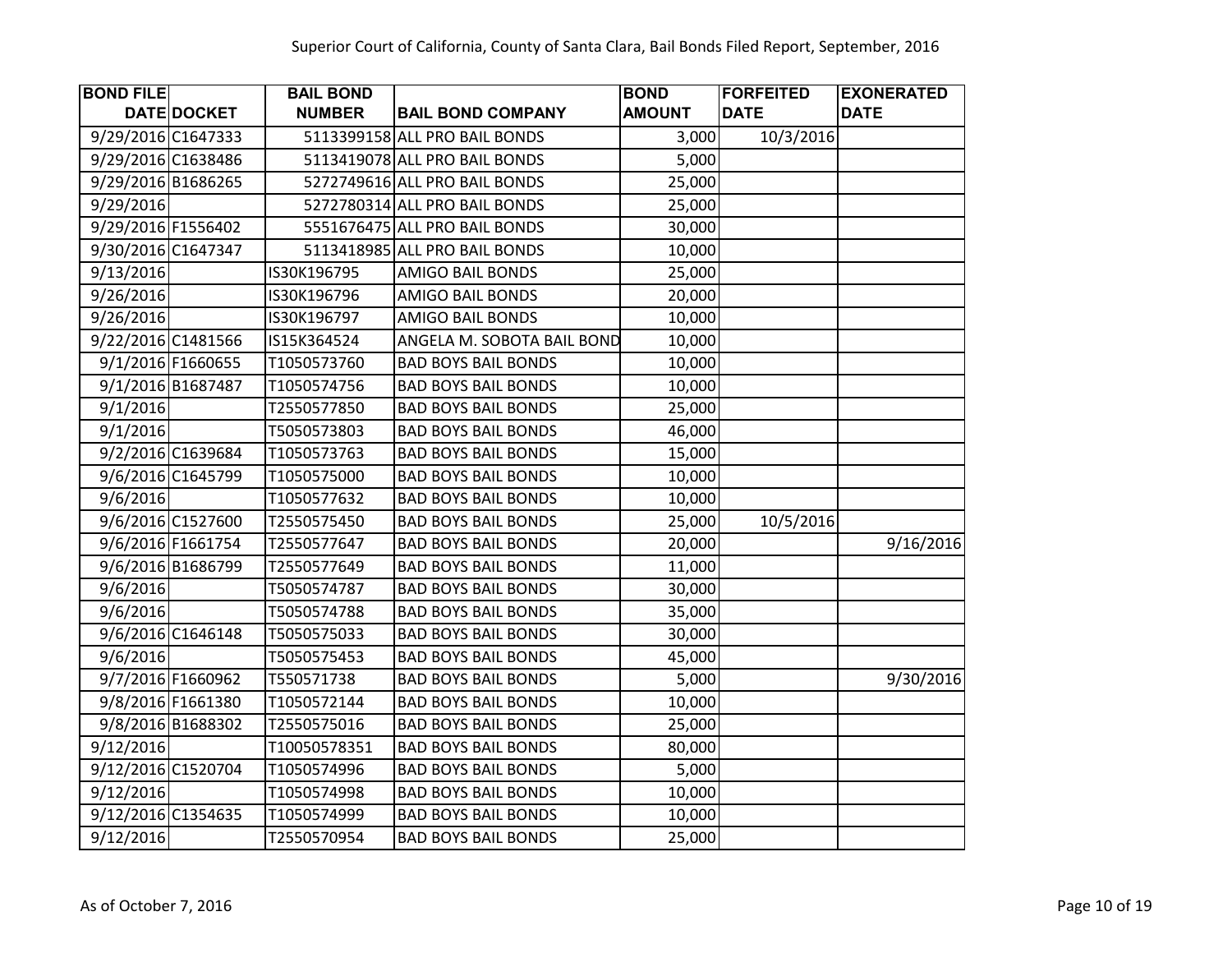| <b>BOND FILE</b>   | <b>BAIL BOND</b> |                            | <b>BOND</b>   | <b>FORFEITED</b> | <b>EXONERATED</b> |
|--------------------|------------------|----------------------------|---------------|------------------|-------------------|
| <b>DATE DOCKET</b> | <b>NUMBER</b>    | <b>BAIL BOND COMPANY</b>   | <b>AMOUNT</b> | <b>DATE</b>      | <b>DATE</b>       |
| 9/12/2016          | T2550575682      | <b>BAD BOYS BAIL BONDS</b> | 25,000        |                  |                   |
| 9/12/2016          | T2550575684      | <b>BAD BOYS BAIL BONDS</b> | 25,000        |                  |                   |
| 9/12/2016          | T2550576889      | <b>BAD BOYS BAIL BONDS</b> | 23,000        |                  |                   |
| 9/12/2016 C1646047 | T2550576891      | <b>BAD BOYS BAIL BONDS</b> | 25,000        |                  |                   |
| 9/12/2016          | T5050576904      | <b>BAD BOYS BAIL BONDS</b> | 15,000        |                  |                   |
| 9/12/2016 C1632577 | T550572130       | <b>BAD BOYS BAIL BONDS</b> | 5,000         |                  |                   |
| 9/13/2016 B1688019 | T1050574752      | <b>BAD BOYS BAIL BONDS</b> | 10,000        |                  |                   |
| 9/13/2016          | T5050574428      | <b>BAD BOYS BAIL BONDS</b> | 25,000        |                  |                   |
| 9/13/2016 F1661465 | T5050578334      | <b>BAD BOYS BAIL BONDS</b> | 50,000        |                  |                   |
| 9/14/2016          | T2550575680      | <b>BAD BOYS BAIL BONDS</b> | 20,000        |                  |                   |
| 9/14/2016          | T2550578322      | <b>BAD BOYS BAIL BONDS</b> | 25,000        |                  |                   |
| 9/14/2016 B1687978 | T5050576905      | <b>BAD BOYS BAIL BONDS</b> | 50,000        |                  |                   |
| 9/14/2016 C1493260 | T550574743       | <b>BAD BOYS BAIL BONDS</b> | 5,000         |                  |                   |
| 9/15/2016          | T2550577651      | <b>BAD BOYS BAIL BONDS</b> | 25,000        |                  |                   |
| 9/16/2016 C1511151 | T1050575667      | <b>BAD BOYS BAIL BONDS</b> | 10,000        |                  |                   |
| 9/16/2016 B1686632 | T1050576887      | <b>BAD BOYS BAIL BONDS</b> | 10,000        |                  |                   |
| 9/16/2016 C1646401 | T5050576907      | <b>BAD BOYS BAIL BONDS</b> | 40,000        |                  |                   |
| 9/16/2016 C1641299 | T550577616       | <b>BAD BOYS BAIL BONDS</b> | 1,000         |                  |                   |
| 9/19/2016 C1643936 | T10050579196     | <b>BAD BOYS BAIL BONDS</b> | 95,250        |                  |                   |
| 9/19/2016 B1687342 | T1050574754      | <b>BAD BOYS BAIL BONDS</b> | 7,500         |                  |                   |
| 9/19/2016 B1687187 | T1050574997      | <b>BAD BOYS BAIL BONDS</b> | 5,000         |                  |                   |
| 9/19/2016 B1687068 | T1050575443      | <b>BAD BOYS BAIL BONDS</b> | 10,000        |                  |                   |
| 9/19/2016          | T1050575668      | <b>BAD BOYS BAIL BONDS</b> | 10,000        |                  |                   |
| 9/19/2016 C1507687 | T1050579143      | <b>BAD BOYS BAIL BONDS</b> | 5,000         |                  |                   |
| 9/19/2016 C1646675 | T20050575712     | <b>BAD BOYS BAIL BONDS</b> | 101,000       |                  |                   |
| 9/19/2016 C1644784 | T2550578323      | <b>BAD BOYS BAIL BONDS</b> | 10,000        |                  |                   |
| 9/19/2016 C1645182 | T2550578325      | <b>BAD BOYS BAIL BONDS</b> | 5,000         |                  |                   |
| 9/19/2016 C1641528 | T5050572184      | <b>BAD BOYS BAIL BONDS</b> | 50,000        |                  |                   |
| 9/19/2016 B1683913 | T5050575454      | <b>BAD BOYS BAIL BONDS</b> | 30,000        | 10/5/2016        |                   |
| 9/19/2016 B1688361 | T550572131       | <b>BAD BOYS BAIL BONDS</b> | 5,000         |                  |                   |
| 9/19/2016 B1687585 | T7550577678      | <b>BAD BOYS BAIL BONDS</b> | 60,000        |                  |                   |
| 9/20/2016 F1659354 | T1050578312      | <b>BAD BOYS BAIL BONDS</b> | 10,000        |                  |                   |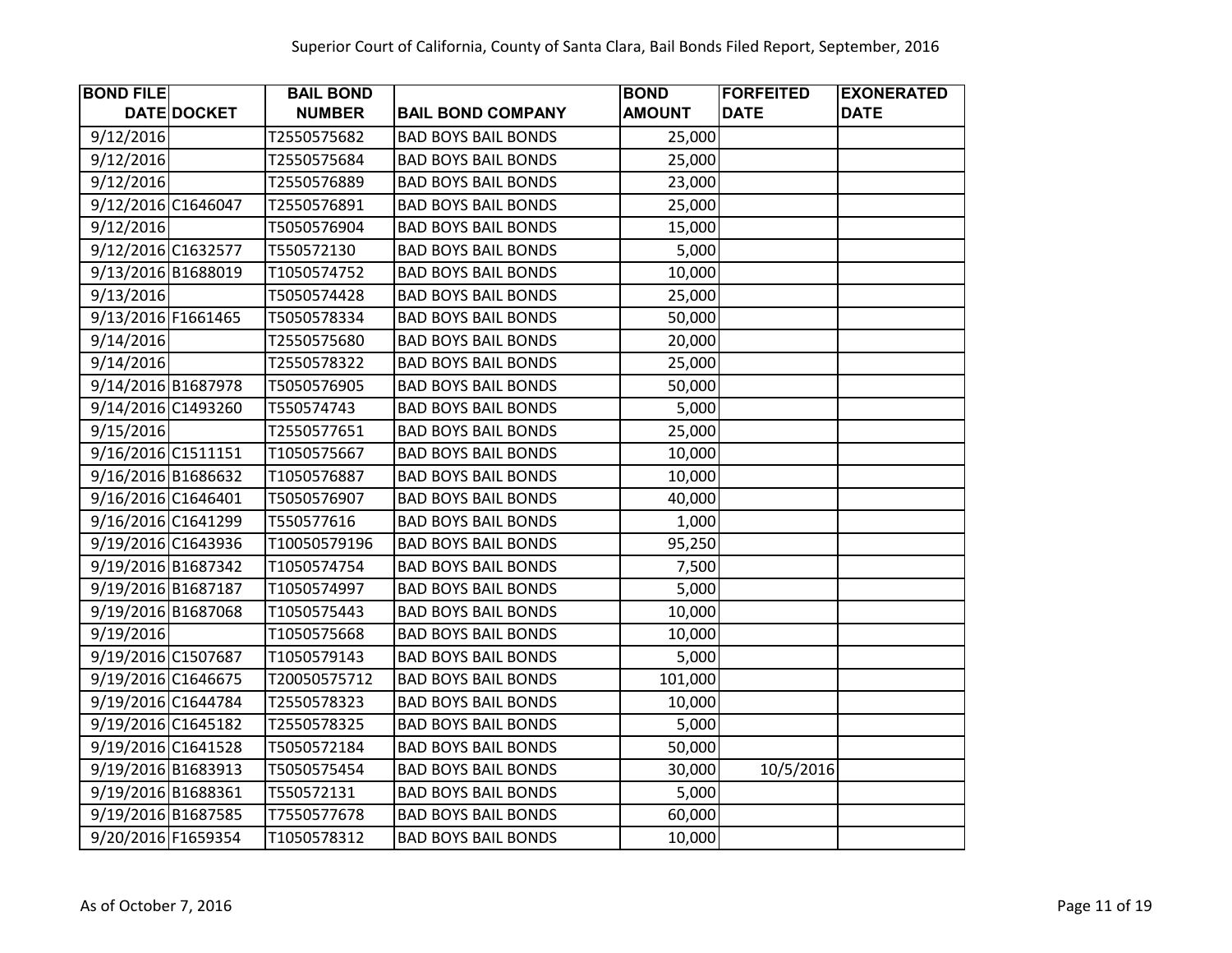| <b>BOND FILE</b>   |             | <b>BAIL BOND</b> |                            | <b>BOND</b>   | <b>FORFEITED</b> | <b>EXONERATED</b> |
|--------------------|-------------|------------------|----------------------------|---------------|------------------|-------------------|
|                    | DATE DOCKET | <b>NUMBER</b>    | <b>BAIL BOND COMPANY</b>   | <b>AMOUNT</b> | <b>DATE</b>      | <b>DATE</b>       |
| 9/20/2016 C1645945 |             | T1050579139      | <b>BAD BOYS BAIL BONDS</b> | 7,500         |                  |                   |
| 9/20/2016          |             | T1050579140      | <b>BAD BOYS BAIL BONDS</b> | 10,000        |                  |                   |
| 9/20/2016 B1686312 |             | T1050579142      | <b>BAD BOYS BAIL BONDS</b> | 8,000         |                  |                   |
| 9/20/2016          |             | T5050576910      | <b>BAD BOYS BAIL BONDS</b> | 40,000        |                  |                   |
| 9/20/2016 C1646581 |             | T5050576912      | <b>BAD BOYS BAIL BONDS</b> | 50,000        |                  |                   |
| 9/20/2016 C1643542 |             | T550574985       | <b>BAD BOYS BAIL BONDS</b> | 5,000         |                  |                   |
| 9/20/2016 C1643463 |             | T550574986       | <b>BAD BOYS BAIL BONDS</b> | 5,000         |                  |                   |
| 9/20/2016 CC060733 |             | T550575660       | <b>BAD BOYS BAIL BONDS</b> | 5,000         |                  |                   |
| 9/20/2016 C1642415 |             | T550578308       | <b>BAD BOYS BAIL BONDS</b> | 5,000         |                  |                   |
| 9/21/2016 C1642820 |             | T1050579138      | <b>BAD BOYS BAIL BONDS</b> | 5,000         |                  |                   |
| 9/21/2016 C1642629 |             | T1050579141      | <b>BAD BOYS BAIL BONDS</b> | 5,000         |                  |                   |
| 9/21/2016          |             | T2550579264      | <b>BAD BOYS BAIL BONDS</b> | 20,000        |                  |                   |
| 9/21/2016 C1502792 |             | T2550579722      | <b>BAD BOYS BAIL BONDS</b> | 25,000        |                  |                   |
| 9/23/2016 C1645228 |             | T1050579258      | <b>BAD BOYS BAIL BONDS</b> | 6,000         |                  |                   |
| 9/23/2016 C1642822 |             | T5050571514      | <b>BAD BOYS BAIL BONDS</b> | 50,000        |                  |                   |
| 9/23/2016          |             | T5050578682      | <b>BAD BOYS BAIL BONDS</b> | 25,000        |                  |                   |
| 9/23/2016 C1645189 |             | T550578310       | <b>BAD BOYS BAIL BONDS</b> | 5,000         |                  |                   |
| 9/23/2016 C1639606 |             | T7550575702      | <b>BAD BOYS BAIL BONDS</b> | 75,000        |                  |                   |
| 9/26/2016 B1688163 |             | T5050578335      | <b>BAD BOYS BAIL BONDS</b> | 45,000        |                  |                   |
| 9/27/2016 C1646952 |             | T20-50579160     | <b>BAD BOYS BAIL BONDS</b> | 50,000        |                  |                   |
| 9/27/2016 F1661754 |             | T2550579265      | <b>BAD BOYS BAIL BONDS</b> | 20,000        |                  |                   |
| 9/27/2016          |             | T5050578683      | <b>BAD BOYS BAIL BONDS</b> | 30,000        |                  | 10/3/2016         |
| 9/28/2016          |             | T1050579259      | <b>BAD BOYS BAIL BONDS</b> | 10,000        |                  |                   |
| 9/28/2016 B1688262 |             | T1050579690      | <b>BAD BOYS BAIL BONDS</b> | 10,000        |                  |                   |
| 9/28/2016 B1155547 |             | T2550577650      | <b>BAD BOYS BAIL BONDS</b> | 25,000        |                  |                   |
| 9/28/2016 B1685121 |             | T2550579157      | <b>BAD BOYS BAIL BONDS</b> | 10,000        |                  |                   |
| 9/28/2016 B1688224 |             | T2550579159      | <b>BAD BOYS BAIL BONDS</b> | 15,000        |                  |                   |
| 9/28/2016 F1661474 |             | T550578304       | <b>BAD BOYS BAIL BONDS</b> | 5,000         |                  |                   |
| 9/28/2016          |             | T7550578340      | <b>BAD BOYS BAIL BONDS</b> | 75,000        |                  |                   |
| 9/29/2016 C1527939 |             | T10050581996     | <b>BAD BOYS BAIL BONDS</b> | 100,000       |                  |                   |
| 9/29/2016 C1512596 |             | T550578306       | <b>BAD BOYS BAIL BONDS</b> | 2,500         |                  |                   |
| 9/19/2016 B1688185 |             | S5102514013      | <b>BAIL BOND MADE EASY</b> | 26,000        |                  |                   |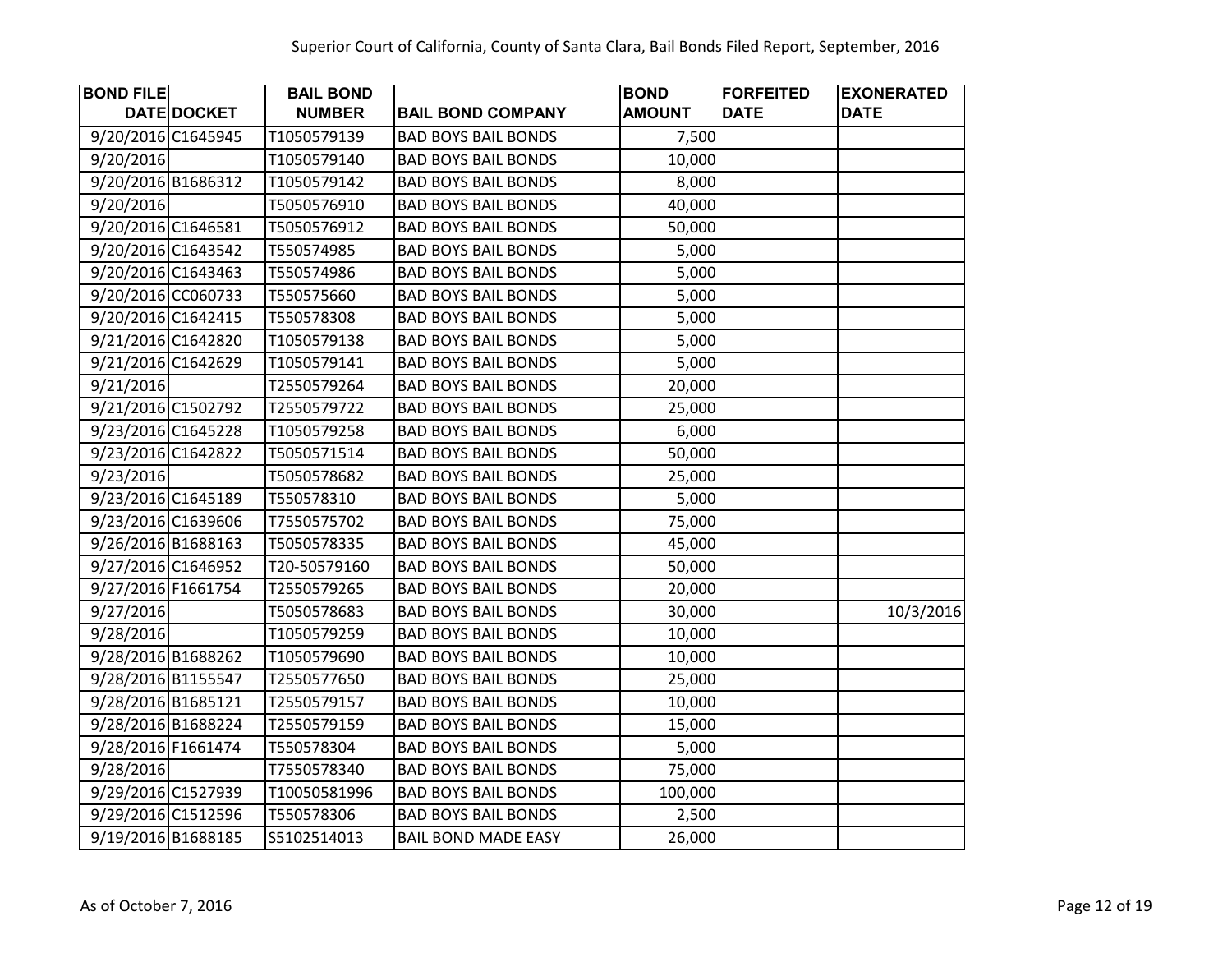| <b>BOND FILE</b>   |                    | <b>BAIL BOND</b> |                                | <b>BOND</b>   | <b>FORFEITED</b> | <b>EXONERATED</b> |
|--------------------|--------------------|------------------|--------------------------------|---------------|------------------|-------------------|
|                    | <b>DATE DOCKET</b> | <b>NUMBER</b>    | <b>BAIL BOND COMPANY</b>       | <b>AMOUNT</b> | <b>DATE</b>      | <b>DATE</b>       |
|                    | 9/1/2016 C1637834  | AS50194800       | <b>BAIL HOTLINE BAIL BONDS</b> | 25,000        |                  |                   |
|                    | 9/2/2016 C1644479  | AS100142210      | <b>BAIL HOTLINE BAIL BONDS</b> | 61,000        |                  |                   |
|                    | 9/2/2016 C1481970  | AS250100056      | <b>BAIL HOTLINE BAIL BONDS</b> | 160,000       |                  |                   |
|                    | 9/2/2016 C1628132  | AS25259628       | <b>BAIL HOTLINE BAIL BONDS</b> | 25,000        | 10/3/2016        |                   |
|                    | 9/2/2016 F1661595  | AS25262635       | <b>BAIL HOTLINE BAIL BONDS</b> | 25,000        |                  |                   |
|                    | 9/2/2016 C1401139  | AS25262649       | <b>BAIL HOTLINE BAIL BONDS</b> | 10,000        |                  |                   |
|                    | 9/2/2016 C1513729  | AS25262650       | <b>BAIL HOTLINE BAIL BONDS</b> | 20,000        |                  |                   |
| 9/2/2016           |                    | AS50195137       | <b>BAIL HOTLINE BAIL BONDS</b> | 20,000        |                  |                   |
|                    | 9/6/2016 C1636962  | AS100141725      | <b>BAIL HOTLINE BAIL BONDS</b> | 65,000        |                  |                   |
|                    | 9/6/2016 C1643280  | AS100141965      | <b>BAIL HOTLINE BAIL BONDS</b> | 90,000        |                  |                   |
| 9/6/2016           |                    | AS100141967      | <b>BAIL HOTLINE BAIL BONDS</b> | 60,000        |                  |                   |
|                    | 9/6/2016 C1642373  | AS100K11966      | <b>BAIL HOTLINE BAIL BONDS</b> | 80,000        |                  |                   |
|                    | 9/6/2016 C1637038  | AS118136         | <b>BAIL HOTLINE BAIL BONDS</b> | 129,000       |                  |                   |
|                    | 9/6/2016 C1634323  | AS50195131       | <b>BAIL HOTLINE BAIL BONDS</b> | 50,000        |                  |                   |
|                    | 9/6/2016 C1634339  | AS50195132       | <b>BAIL HOTLINE BAIL BONDS</b> | 41,000        |                  |                   |
|                    | 9/6/2016 C1523907  | AS51123616       | <b>BAIL HOTLINE BAIL BONDS</b> | 5,000         |                  |                   |
|                    | 9/6/2016 C1644789  | AS51123633       | <b>BAIL HOTLINE BAIL BONDS</b> | 5,000         | 10/3/2016        |                   |
|                    | 9/6/2016 C1643034  | AS51123634       | <b>BAIL HOTLINE BAIL BONDS</b> | 5,000         | 10/4/2016        |                   |
| 9/7/2016           |                    | AS15469539       | <b>BAIL HOTLINE BAIL BONDS</b> | 10,000        |                  |                   |
|                    | 9/7/2016 F1659349  | AS51123615       | <b>BAIL HOTLINE BAIL BONDS</b> | 5,000         | 10/4/2016        |                   |
|                    | 9/8/2016 C1497438  | AS100141737      | <b>BAIL HOTLINE BAIL BONDS</b> | 100,000       |                  |                   |
|                    | 9/8/2016 F1659686  | AS100142211      | <b>BAIL HOTLINE BAIL BONDS</b> | 90,000        | 9/22/2016        |                   |
|                    | 9/8/2016 B1578940  | AS100142454      | <b>BAIL HOTLINE BAIL BONDS</b> | 40,000        |                  | 10/3/2016         |
|                    | 9/8/2016 B1684026  | AS15462185       | <b>BAIL HOTLINE BAIL BONDS</b> | 15,000        |                  |                   |
| 9/8/2016           |                    | AS25259629       | <b>BAIL HOTLINE BAIL BONDS</b> | 20,000        |                  |                   |
|                    | 9/8/2016 F1661642  | AS50193869       | <b>BAIL HOTLINE BAIL BONDS</b> | 40,000        |                  |                   |
|                    | 9/8/2016 B1686158  | AS50195241       | <b>BAIL HOTLINE BAIL BONDS</b> | 25,000        |                  |                   |
|                    | 9/8/2016 F1659642  | AS51123620       | <b>BAIL HOTLINE BAIL BONDS</b> | 5,000         | 9/22/2016        |                   |
| 9/12/2016          |                    | AS100141735      | <b>BAIL HOTLINE BAIL BONDS</b> | 65,000        |                  |                   |
| 9/12/2016 C1515529 |                    | AS15465154       | <b>BAIL HOTLINE BAIL BONDS</b> | 10,000        |                  |                   |
| 9/12/2016          |                    | AS15469553       | <b>BAIL HOTLINE BAIL BONDS</b> | 11,000        |                  |                   |
| 9/12/2016          |                    | AS25262634       | <b>BAIL HOTLINE BAIL BONDS</b> | 25,000        |                  |                   |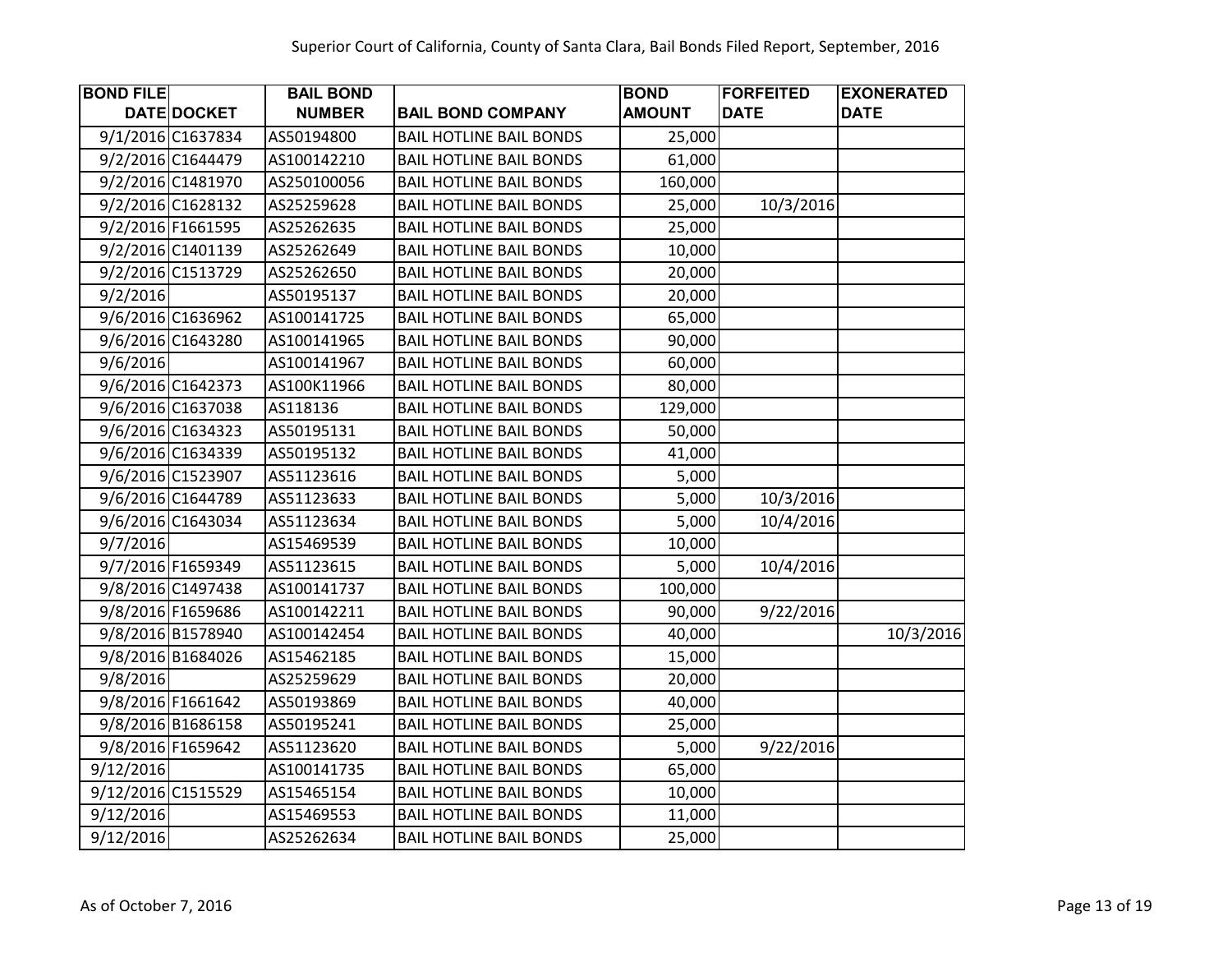| <b>BOND FILE</b>   |                    | <b>BAIL BOND</b> |                                | <b>BOND</b>   | <b>FORFEITED</b> | <b>EXONERATED</b> |
|--------------------|--------------------|------------------|--------------------------------|---------------|------------------|-------------------|
|                    | <b>DATE DOCKET</b> | <b>NUMBER</b>    | <b>BAIL BOND COMPANY</b>       | <b>AMOUNT</b> | <b>DATE</b>      | <b>DATE</b>       |
| 9/12/2016 C1633813 |                    | AS51125701       | <b>BAIL HOTLINE BAIL BONDS</b> | 5,000         |                  |                   |
| 9/12/2016 C1504903 |                    | FCS101686865     | <b>BAIL HOTLINE BAIL BONDS</b> | 10,000        |                  | 9/27/2016         |
| 9/13/2016          |                    | AS50193968       | <b>BAIL HOTLINE BAIL BONDS</b> | 36,000        |                  |                   |
| 9/14/2016 C1524796 |                    | AS25259630       | <b>BAIL HOTLINE BAIL BONDS</b> | 25,000        |                  |                   |
| 9/14/2016 C1639037 |                    | AS50193969       | <b>BAIL HOTLINE BAIL BONDS</b> | 35,000        |                  |                   |
| 9/14/2016 C1640883 |                    | AS51123639       | <b>BAIL HOTLINE BAIL BONDS</b> | 5,000         |                  |                   |
| 9/15/2016 C1522399 |                    | AS100141732      | <b>BAIL HOTLINE BAIL BONDS</b> | 50,000        | 9/15/2016        |                   |
| 9/15/2016 C1517607 |                    | AS100142212      | <b>BAIL HOTLINE BAIL BONDS</b> | 60,000        |                  |                   |
| 9/15/2016 C1639756 |                    | AS50193971       | <b>BAIL HOTLINE BAIL BONDS</b> | 50,000        |                  |                   |
| 9/15/2016 C1519020 |                    | AS50193972       | <b>BAIL HOTLINE BAIL BONDS</b> | 30,000        |                  |                   |
| 9/16/2016 C1644449 |                    | AS250100010      | <b>BAIL HOTLINE BAIL BONDS</b> | 185,000       |                  |                   |
| 9/16/2016 C1646657 |                    | AS25259634       | <b>BAIL HOTLINE BAIL BONDS</b> | 15,000        | 9/21/2016        |                   |
| 9/16/2016          |                    | AS25259635       | <b>BAIL HOTLINE BAIL BONDS</b> | 11,000        |                  |                   |
| 9/16/2016          |                    | AS50193970       | <b>BAIL HOTLINE BAIL BONDS</b> | 50,000        |                  |                   |
| 9/16/2016          |                    | AS50195248       | <b>BAIL HOTLINE BAIL BONDS</b> | 50,000        |                  |                   |
| 9/19/2016 C1491654 |                    | AS100140898      | <b>BAIL HOTLINE BAIL BONDS</b> | 10,000        |                  |                   |
| 9/19/2016 B1687618 |                    | AS100141733      | <b>BAIL HOTLINE BAIL BONDS</b> | 71,000        |                  |                   |
| 9/19/2016 C1644231 |                    | AS100141736      | <b>BAIL HOTLINE BAIL BONDS</b> | 67,000        |                  |                   |
| 9/19/2016 B1687566 |                    | AS100141738      | <b>BAIL HOTLINE BAIL BONDS</b> | 5,000         |                  | 9/23/2016         |
| 9/19/2016 C1642791 |                    | AS150100007      | <b>BAIL HOTLINE BAIL BONDS</b> | 145,000       |                  |                   |
| 9/19/2016 C1526021 |                    | AS15469543       | <b>BAIL HOTLINE BAIL BONDS</b> | 10,000        |                  |                   |
| 9/19/2016 C1516145 |                    | AS250100128      | <b>BAIL HOTLINE BAIL BONDS</b> | 100,000       |                  |                   |
| 9/19/2016 B1686566 |                    | AS25259631       | <b>BAIL HOTLINE BAIL BONDS</b> | 25,000        |                  |                   |
| 9/19/2016 B1688193 |                    | AS25262652       | <b>BAIL HOTLINE BAIL BONDS</b> | 20,000        |                  |                   |
| 9/19/2016 C1494824 |                    | AS50193973       | <b>BAIL HOTLINE BAIL BONDS</b> | 50,000        |                  |                   |
| 9/19/2016 B1583472 |                    | AS51123636       | <b>BAIL HOTLINE BAIL BONDS</b> | 5,000         |                  |                   |
| 9/19/2016 B1687803 |                    | AS51123637       | <b>BAIL HOTLINE BAIL BONDS</b> | 5,000         |                  |                   |
| 9/19/2016 B1684527 |                    | FCS251601650     | <b>BAIL HOTLINE BAIL BONDS</b> | 15,000        |                  |                   |
| 9/20/2016 B1687482 |                    | AS15469542       | <b>BAIL HOTLINE BAIL BONDS</b> | 5,000         |                  |                   |
| 9/20/2016          |                    | AS25262647       | <b>BAIL HOTLINE BAIL BONDS</b> | 22,000        |                  |                   |
| 9/20/2016          |                    | AS50193975       | <b>BAIL HOTLINE BAIL BONDS</b> | 10,000        |                  |                   |
| 9/21/2016 F1661151 |                    | AS25262636       | <b>BAIL HOTLINE BAIL BONDS</b> | 6,000         |                  |                   |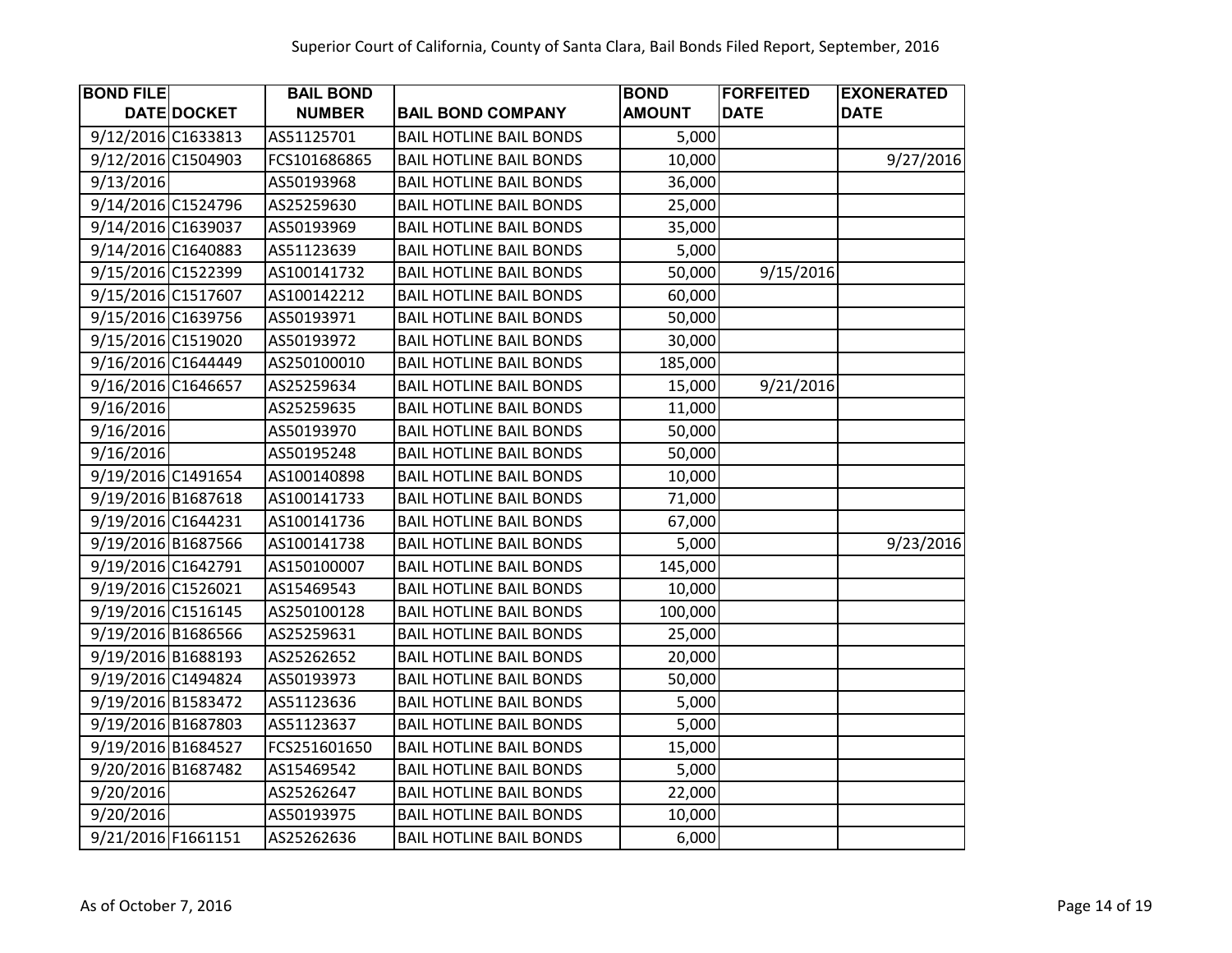| <b>BOND FILE</b>   |                    | <b>BAIL BOND</b> |                                 | <b>BOND</b>   | <b>FORFEITED</b> | <b>EXONERATED</b> |
|--------------------|--------------------|------------------|---------------------------------|---------------|------------------|-------------------|
|                    | <b>DATE DOCKET</b> | <b>NUMBER</b>    | <b>BAIL BOND COMPANY</b>        | <b>AMOUNT</b> | <b>DATE</b>      | <b>DATE</b>       |
| 9/21/2016 F1661813 |                    | AS50195135       | <b>BAIL HOTLINE BAIL BONDS</b>  | 50,000        |                  |                   |
| 9/22/2016 F1661413 |                    | AS25259670       | <b>BAIL HOTLINE BAIL BONDS</b>  | 20,000        |                  |                   |
| 9/23/2016 C1640727 |                    | AS100142870      | <b>BAIL HOTLINE BAIL BONDS</b>  | 100,000       |                  |                   |
| 9/23/2016          |                    | AS15469549       | <b>BAIL HOTLINE BAIL BONDS</b>  | 10,000        |                  |                   |
| 9/23/2016          |                    | AS15469551       | <b>BAIL HOTLINE BAIL BONDS</b>  | 10,000        |                  |                   |
| 9/23/2016 C1644935 |                    | AS50194802       | <b>BAIL HOTLINE BAIL BONDS</b>  | 25,000        |                  |                   |
| 9/23/2016 C1643466 |                    | AS51123640       | <b>BAIL HOTLINE BAIL BONDS</b>  | 5,000         |                  |                   |
| 9/26/2016 C1641970 |                    | AS25259671       | <b>BAIL HOTLINE BAIL BONDS</b>  | 25,000        |                  |                   |
| 9/26/2016          |                    | AS25259672       | <b>BAIL HOTLINE BAIL BONDS</b>  | 25,000        |                  |                   |
| 9/26/2016 B1687297 |                    | AS50193976       | <b>BAIL HOTLINE BAIL BONDS</b>  | 25,000        |                  |                   |
| 9/26/2016 C1647097 |                    | AS50194798       | <b>BAIL HOTLINE BAIL BONDS</b>  | 36,000        |                  |                   |
| 9/26/2016 B1688156 |                    | AS50194803       | <b>BAIL HOTLINE BAIL BONDS</b>  | 45,000        |                  |                   |
| 9/26/2016 C1642139 |                    | AS51123638       | <b>BAIL HOTLINE BAIL BONDS</b>  | 3,000         |                  |                   |
| 9/26/2016 C1640841 |                    | AS51134635       | <b>BAIL HOTLINE BAIL BONDS</b>  | 5,000         |                  |                   |
| 9/27/2016 B1686539 |                    | AS100140900      | <b>BAIL HOTLINE BAIL BONDS</b>  | 80,000        |                  |                   |
| 9/27/2016          |                    | AS50195134       | <b>BAIL HOTLINE BAIL BONDS</b>  | 35,000        |                  |                   |
| 9/28/2016 B1684996 |                    | AS100140899      | <b>BAIL HOTLINE BAIL BONDS</b>  | 60,000        |                  |                   |
| 9/28/2016 C1646899 |                    | AS117619         | <b>BAIL HOTLINE BAIL BONDS</b>  | 300,000       |                  |                   |
| 9/28/2016 F1661554 |                    | AS15471242       | <b>BAIL HOTLINE BAIL BONDS</b>  | 10,000        |                  |                   |
| 9/28/2016          |                    | AS25259675       | <b>BAIL HOTLINE BAIL BONDS</b>  | 10,000        |                  |                   |
| 9/29/2016 B1687619 |                    | AS15469544       | <b>BAIL HOTLINE BAIL BONDS</b>  | 10,000        |                  |                   |
| 9/29/2016 C1647365 |                    | AS250100245      | <b>BAIL HOTLINE BAIL BONDS</b>  | 165,000       |                  |                   |
| 9/29/2016          |                    | AS50195856       | <b>BAIL HOTLINE BAIL BONDS</b>  | 40,000        |                  |                   |
|                    | 9/8/2016 B1475763  | AS100142112      | <b>BIKER BAIL BONDS</b>         | 100,000       | 9/19/2016        |                   |
|                    | 9/8/2016 C1495518  | AS50194472       | <b>BIKER BAIL BONDS</b>         | 35,000        | 9/19/2016        |                   |
| 9/16/2016          |                    |                  | 5113253542 BODYGUARD BAIL BONDS | 10,000        |                  |                   |
| 9/19/2016 B1688109 |                    |                  | 5272753679 BODYGUARD BAIL BONDS | 10,000        |                  |                   |
| 9/19/2016 B1688116 |                    |                  | 5551668076 BODYGUARD BAIL BONDS | 25,000        |                  |                   |
| 9/20/2016 B1688097 |                    |                  | 5113380905 BODYGUARD BAIL BONDS | 10,000        |                  |                   |
|                    | 9/1/2016 B1688029  | 2016BB028565     | <b>DISCREET BAIL BONDS</b>      | 10,000        |                  |                   |
|                    | 9/1/2016 B1686152  | 2016CC017499     | <b>DISCREET BAIL BONDS</b>      | 10,000        |                  |                   |
| 9/12/2016          |                    | 2016CC017500     | <b>DISCREET BAIL BONDS</b>      | 25,000        |                  |                   |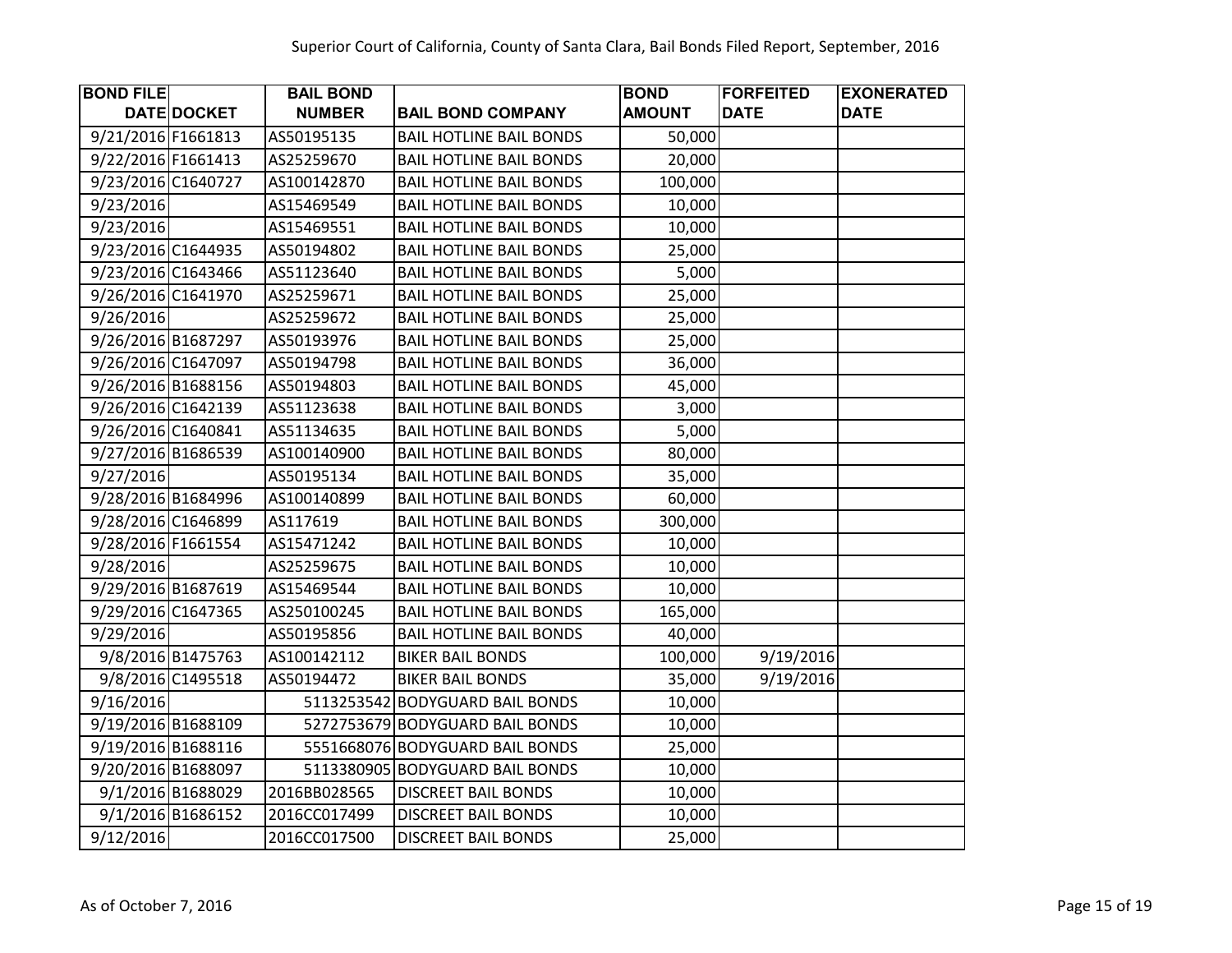| <b>BOND FILE</b>   |                   | <b>BAIL BOND</b> |                                | <b>BOND</b>   | <b>FORFEITED</b> | <b>EXONERATED</b> |
|--------------------|-------------------|------------------|--------------------------------|---------------|------------------|-------------------|
|                    | DATE DOCKET       | <b>NUMBER</b>    | <b>BAIL BOND COMPANY</b>       | <b>AMOUNT</b> | <b>DATE</b>      | <b>DATE</b>       |
| 9/13/2016 C1643640 |                   | 2016BB028567     | <b>DISCREET BAIL BONDS</b>     | 5,000         |                  |                   |
| 9/13/2016 C1511018 |                   | AUL2106704       | <b>DRAGON BAIL BONDS</b>       | 50,000        |                  |                   |
| 9/7/2016           |                   | 2016BB029387     | ED MUMBERT BAIL BONDS          | 10,000        |                  |                   |
| 9/12/2016          |                   | 2016CC013568     | ED MUMBERT BAIL BONDS          | 25,000        |                  |                   |
| 9/27/2016 F1661952 |                   | 5272772874       | <b>EIGHT BALL BAIL BONDS</b>   | 25,000        | 9/30/2016        |                   |
| 9/26/2016          |                   | 2016BB021074     | <b>ESPINOZA BAIL BONDS</b>     | 10,000        |                  |                   |
| 9/2/2016           |                   | T2550569431      | <b>GOLDEN STATE BAIL BONDS</b> | 25,000        |                  |                   |
|                    | 9/6/2016 C1525181 | T10050574076     | <b>GOLDEN STATE BAIL BONDS</b> | 60,000        | 9/19/2016        |                   |
|                    | 9/6/2016 C1630702 | T1050574065      | <b>GOLDEN STATE BAIL BONDS</b> | 50            | 9/19/2016        |                   |
|                    | 9/6/2016 C1363181 | T1550574066      | <b>GOLDEN STATE BAIL BONDS</b> | 50            | 9/19/2016        |                   |
|                    | 9/6/2016 C1494084 | T1550574067      | <b>GOLDEN STATE BAIL BONDS</b> | 50            | 9/19/2016        | 9/30/2016         |
|                    | 9/6/2016 C1527009 | T1550574069      | <b>GOLDEN STATE BAIL BONDS</b> | 15,000        | 9/19/2016        |                   |
| 9/6/2016           |                   | T5050570584      | <b>GOLDEN STATE BAIL BONDS</b> | 25,000        |                  |                   |
|                    | 9/8/2016 B1688258 | T2550569433      | <b>GOLDEN STATE BAIL BONDS</b> | 16,000        |                  |                   |
| 9/12/2016 C1643934 |                   | T5050570585      | <b>GOLDEN STATE BAIL BONDS</b> | 5,000         |                  |                   |
| 9/22/2016 C1512194 |                   | T5050574073      | <b>GOLDEN STATE BAIL BONDS</b> | 25,000        |                  |                   |
| 9/23/2016 C1646983 |                   | T20050569442     | <b>GOLDEN STATE BAIL BONDS</b> | 150,000       |                  |                   |
| 9/27/2016          |                   | T550578219       | <b>GOLDEN STATE BAIL BONDS</b> | 5,000         |                  |                   |
| 9/28/2016 C1646358 |                   | T2550574072      | <b>GOLDEN STATE BAIL BONDS</b> | 25,000        |                  |                   |
| 9/19/2016 B1687293 |                   | AD00869745       | HAND IN HAND BAIL BONDS        | 10,000        |                  |                   |
| 9/1/2016           |                   |                  | 5272760378 JAG BAIL BONDS, INC | 25,000        |                  |                   |
| 9/7/2016           |                   |                  | 5551641929 JAG BAIL BONDS, INC | 40,000        |                  |                   |
| 9/15/2016 C1644116 |                   | 2016BB029023     | <b>JM BAIL BONDS</b>           | 10,000        |                  |                   |
| 9/15/2016 C1642284 |                   | AF00875488       | KEITH CARTER BAIL BONDS        | 7,500         |                  |                   |
|                    | 9/1/2016 B1683985 | S2602494656      | <b>LATINO BAIL BONDS</b>       | 15,000        |                  |                   |
|                    | 9/8/2016 B1688293 | S2602494658      | <b>LATINO BAIL BONDS</b>       | 20,000        |                  |                   |
| 9/15/2016 C1228971 |                   | S5102496768      | <b>LATINO BAIL BONDS</b>       | 50,000        |                  |                   |
| 9/23/2016 C1514331 |                   | S1102490348      | <b>LATINO BAIL BONDS</b>       | 7,500         |                  |                   |
| 9/23/2016          |                   | S2602495896      | <b>LATINO BAIL BONDS</b>       | 25,000        |                  |                   |
| 9/26/2016          |                   | S2602495897      | <b>LATINO BAIL BONDS</b>       | 15,000        |                  |                   |
| 9/26/2016          |                   | S2602539085      | <b>LATINO BAIL BONDS</b>       | 25,000        |                  |                   |
| 9/28/2016          |                   | S5102552870      | <b>LATINO BAIL BONDS</b>       | 35,000        |                  |                   |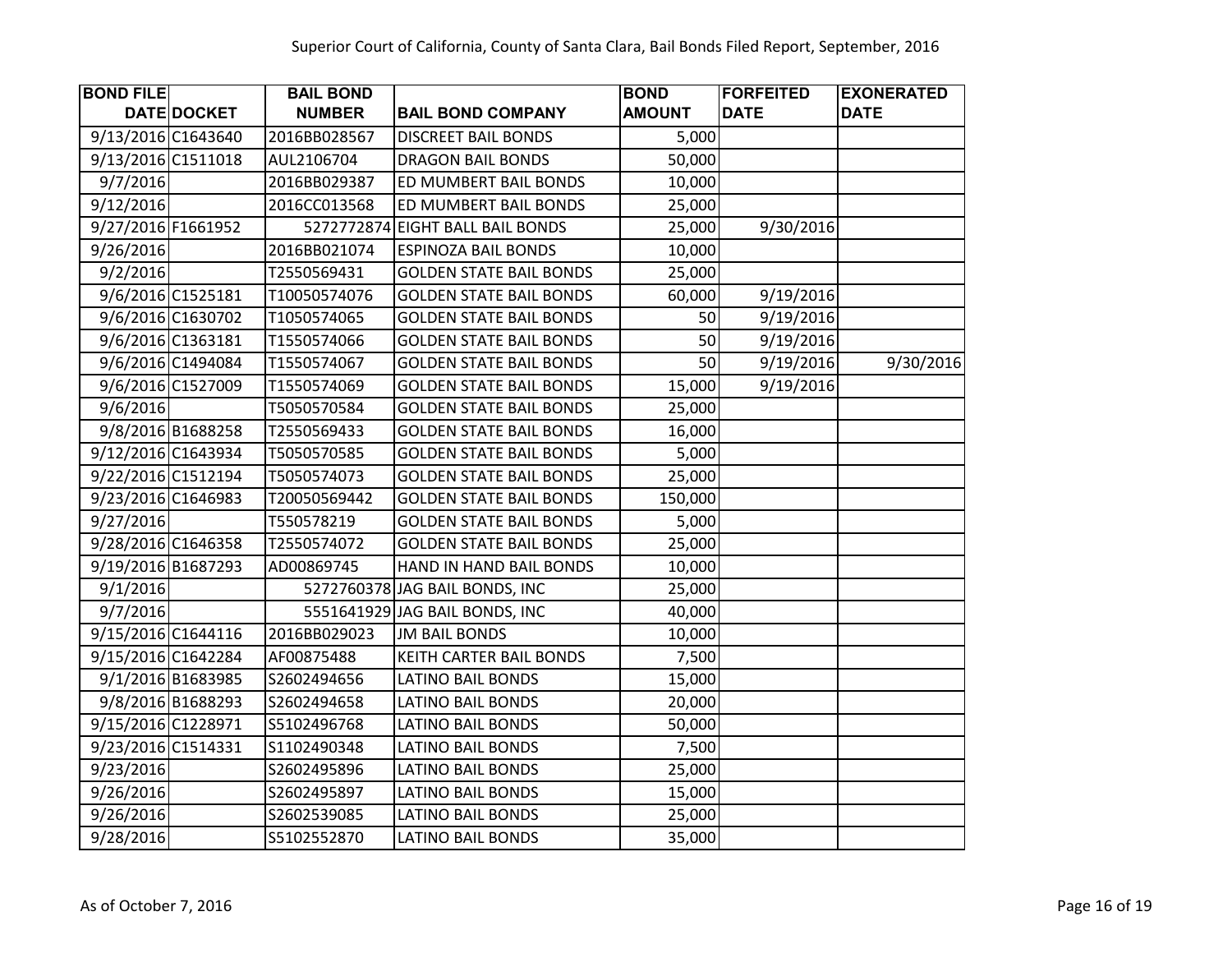| <b>BOND FILE</b>   |                    | <b>BAIL BOND</b> |                          | <b>BOND</b>   | <b>FORFEITED</b> | <b>EXONERATED</b> |
|--------------------|--------------------|------------------|--------------------------|---------------|------------------|-------------------|
|                    | <b>DATE DOCKET</b> | <b>NUMBER</b>    | <b>BAIL BOND COMPANY</b> | <b>AMOUNT</b> | <b>DATE</b>      | <b>DATE</b>       |
| 9/6/2016           |                    |                  | 5113344794 LE BAIL BONDS | 5,000         |                  |                   |
|                    | 9/6/2016 C1645932  |                  | 5113344864 LE BAIL BONDS | 10,000        |                  |                   |
|                    | 9/6/2016 C1645932  |                  | 5113344877 LE BAIL BONDS | 10,000        |                  |                   |
|                    | 9/6/2016 C1505729  |                  | 5113344880 LE BAIL BONDS | 10,000        |                  |                   |
|                    | 9/6/2016 C1645932  |                  | 5551569409 LE BAIL BONDS | 30,000        |                  |                   |
|                    | 9/7/2016 C1644205  |                  | 5113268119 LE BAIL BONDS | 1,000         | 9/13/2016        |                   |
|                    | 9/7/2016 C1639339  |                  | 5113344822 LE BAIL BONDS | 3,000         | 9/13/2016        |                   |
|                    | 9/7/2016 C1633717  |                  | 5113344835 LE BAIL BONDS | 1,000         | 9/13/2016        |                   |
|                    | 9/7/2016 C1639263  |                  | 5551633939 LE BAIL BONDS | 30,000        | 9/13/2016        |                   |
|                    | 9/8/2016 F1660802  |                  | 5113268094 LE BAIL BONDS | 5,000         |                  |                   |
|                    | 9/8/2016 B1685468  |                  | 5113344848 LE BAIL BONDS | 10,000        |                  |                   |
| 9/12/2016 C1644937 |                    |                  | 5105604666 LE BAIL BONDS | 100,000       |                  |                   |
| 9/12/2016 C1632607 |                    |                  | 5113268122 LE BAIL BONDS | 10,000        |                  |                   |
| 9/12/2016 C1629057 |                    |                  | 5272717570 LE BAIL BONDS | 20,000        |                  |                   |
| 9/13/2016 C1633157 |                    |                  | 5551630871 LE BAIL BONDS | 50,000        |                  |                   |
| 9/15/2016          |                    |                  | 5113291195 LE BAIL BONDS | 11,000        |                  |                   |
| 9/16/2016 C1643473 |                    |                  | 5551633913 LE BAIL BONDS | 35,000        |                  |                   |
| 9/19/2016 C1642128 |                    |                  | 5105596974 LE BAIL BONDS | 100,000       |                  |                   |
| 9/19/2016 C1644121 |                    |                  | 5150067003 LE BAIL BONDS | 120,000       |                  |                   |
| 9/21/2016 B1688194 |                    |                  | 5272733659 LE BAIL BONDS | 25,000        |                  |                   |
| 9/23/2016 C1523197 |                    |                  | 5272682111 LE BAIL BONDS | 20,000        |                  |                   |
| 9/23/2016 C1643203 |                    |                  | 5551630884 LE BAIL BONDS | 50,000        |                  |                   |
| 9/26/2016          |                    |                  | 5105604679 LE BAIL BONDS | 40,000        |                  |                   |
| 9/26/2016          |                    |                  | 5272733646 LE BAIL BONDS | 15,000        |                  |                   |
| 9/27/2016 C1641778 |                    |                  | 5272721872 LE BAIL BONDS | 25,000        |                  |                   |
| 9/28/2016          |                    |                  | 5113365258 LE BAIL BONDS | 10,000        |                  |                   |
| 9/29/2016 C1637045 |                    |                  | 5113344819 LE BAIL BONDS | 7,500         |                  |                   |
| 9/29/2016 C1642955 |                    |                  | 5113344851 LE BAIL BONDS | 5,000         |                  |                   |
| 9/29/2016 C1508215 |                    |                  | 5272682153 LE BAIL BONDS | 15,000        |                  |                   |
| 9/29/2016 C1630313 |                    |                  | 5551673049 LE BAIL BONDS | 50,000        |                  |                   |
|                    | 9/2/2016 C1644703  | AS15453299       | <b>LUNA BAIL BONDS</b>   | 7,500         |                  |                   |
| 9/6/2016           |                    | AS25249359       | <b>LUNA BAIL BONDS</b>   | 25,000        |                  |                   |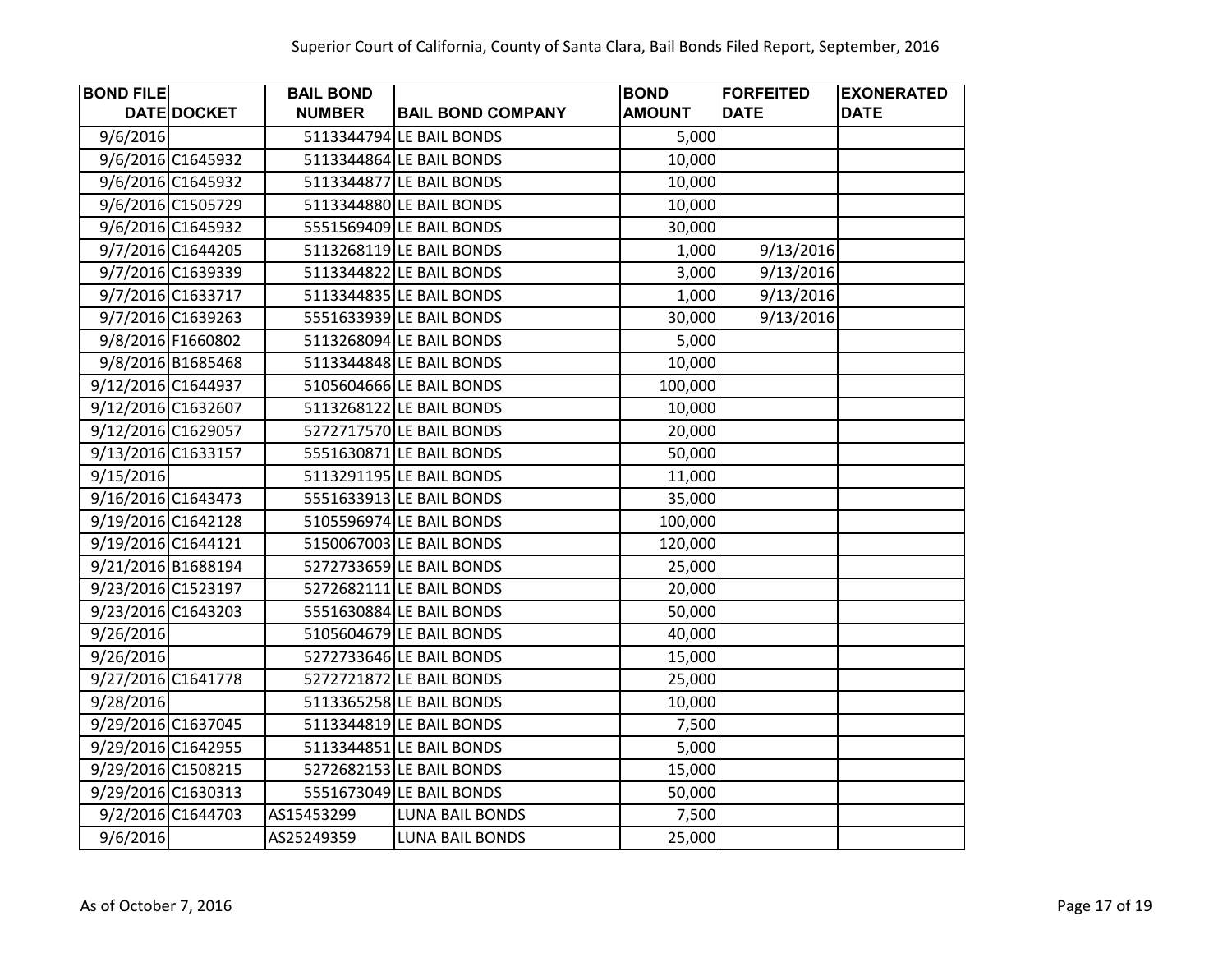| <b>BOND FILE</b>   |                    | <b>BAIL BOND</b> |                                   | <b>BOND</b>   | <b>FORFEITED</b> | <b>EXONERATED</b> |
|--------------------|--------------------|------------------|-----------------------------------|---------------|------------------|-------------------|
|                    | <b>DATE DOCKET</b> | <b>NUMBER</b>    | <b>BAIL BOND COMPANY</b>          | <b>AMOUNT</b> | <b>DATE</b>      | <b>DATE</b>       |
| 9/6/2016           |                    | AS25249365       | <b>LUNA BAIL BONDS</b>            | 25,000        |                  |                   |
| 9/7/2016 F1660538  |                    | AS100140005      | <b>LUNA BAIL BONDS</b>            | 85,000        | 10/6/2016        |                   |
| 9/12/2016 F1661376 |                    | AS15459595       | <b>LUNA BAIL BONDS</b>            | 10,000        |                  |                   |
| 9/12/2016          |                    | AS25251540       | LUNA BAIL BONDS                   | 25,000        |                  |                   |
| 9/12/2016 C1631073 |                    | AS51086403       | LUNA BAIL BONDS                   | 5,000         |                  |                   |
| 9/13/2016 F1661412 |                    | AS51117790       | <b>LUNA BAIL BONDS</b>            | 5,000         |                  |                   |
| 9/13/2016 F1661473 |                    | AS51120716       | LUNA BAIL BONDS                   | 5,000         |                  |                   |
| 9/14/2016 C1646293 |                    | AS50190010       | <b>LUNA BAIL BONDS</b>            | 30,000        | 9/16/2016        |                   |
| 9/19/2016 C1646329 |                    | AS100140047      | LUNA BAIL BONDS                   | 100,000       |                  |                   |
| 9/19/2016 B1688145 |                    | AS25251542       | LUNA BAIL BONDS                   | 20,000        |                  |                   |
| 9/21/2016 C1488004 |                    | AS25256229       | <b>LUNA BAIL BONDS</b>            | 25,000        |                  |                   |
| 9/21/2016 F1556431 |                    | AS25256230       | <b>LUNA BAIL BONDS</b>            | 25,000        |                  |                   |
| 9/21/2016 C1641287 |                    | AS51100666       | <b>LUNA BAIL BONDS</b>            | 5,000         |                  |                   |
| 9/21/2016 C1641287 |                    | AS51117791       | LUNA BAIL BONDS                   | 5,000         |                  |                   |
| 9/22/2016 C1478269 |                    | AS51106290       | LUNA BAIL BONDS                   | 5,000         |                  |                   |
| 9/26/2016          |                    | AS15469347       | <b>LUNA BAIL BONDS</b>            | 10,000        |                  |                   |
| 9/26/2016          |                    | AS25254567       | LUNA BAIL BONDS                   | 13,000        |                  |                   |
| 9/26/2016          |                    | AS25257823       | <b>LUNA BAIL BONDS</b>            | 25,000        |                  |                   |
| 9/28/2016 C1645481 |                    | AS15469346       | LUNA BAIL BONDS                   | 10,000        |                  |                   |
| 9/28/2016 B1688188 |                    | AS50190008       | LUNA BAIL BONDS                   | 35,000        |                  |                   |
| 9/28/2016 B1687538 |                    | AS51106286       | <b>LUNA BAIL BONDS</b>            | 5,000         |                  |                   |
| 9/29/2016          |                    | AS25249364       | LUNA BAIL BONDS                   | 25,000        |                  |                   |
| 9/29/2016 F1348919 |                    | AS25254569       | <b>LUNA BAIL BONDS</b>            | 25,000        |                  |                   |
| 9/28/2016          |                    | AC00872180       | MANUEL CASTRO BAIL BONDS          | 25,000        |                  |                   |
|                    | 9/6/2016 B1687494  | IS100K52885      | <b>METRO ONE BAIL BONDS</b>       | 25,000        |                  |                   |
|                    | 9/6/2016 C1646036  | IS500K6007       | <b>METRO ONE BAIL BONDS</b>       | 400,000       |                  |                   |
| 9/6/2016           |                    | S25002409042     | <b>OUT NOW BAIL BONDS</b>         | 105,000       |                  |                   |
| 9/19/2016 B1684677 |                    | S1102564132      | <b>OUT NOW BAIL BONDS</b>         | 10,000        |                  |                   |
|                    | 9/1/2016 C1640564  | AS250K6595       | RAUL A CHAVEZ BAIL BONDS          | 200,000       |                  |                   |
| 9/12/2016 C1645155 |                    | AS30K102531      | THANG VO BAIL BONDS               | 5,000         |                  |                   |
| 9/6/2016           |                    | AS25252697       | <b>VERONICA MELERO BAIL BONDS</b> | 25,000        |                  |                   |
|                    | 9/8/2016 B1474397  | AS100140036      | <b>VERONICA MELERO BAIL BONDS</b> | 100,000       |                  |                   |